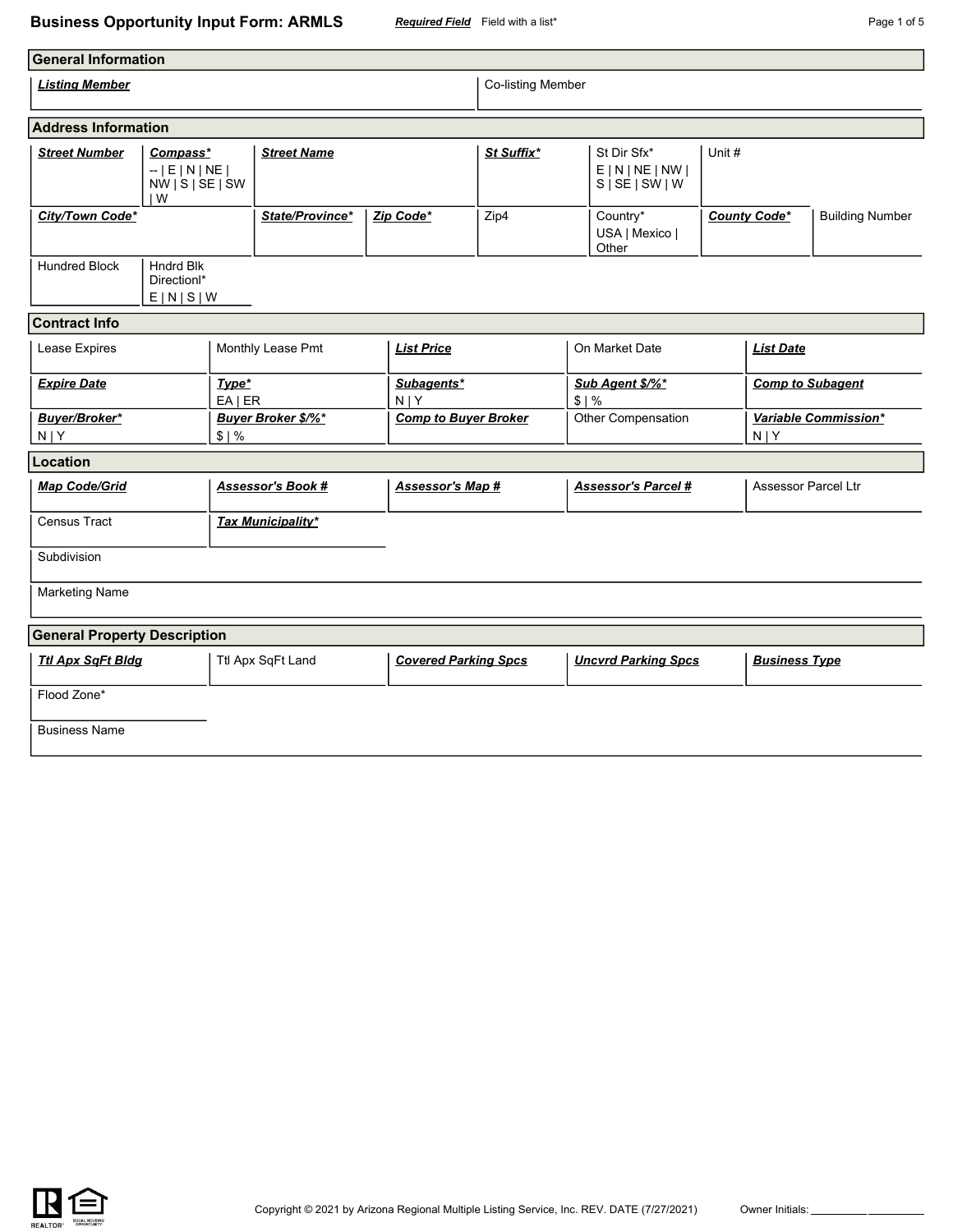| <b>Remarks &amp; Misc</b> |  |  |
|---------------------------|--|--|
| Cross Street              |  |  |
| Directions                |  |  |
|                           |  |  |
|                           |  |  |
| <b>Public Remarks</b>     |  |  |
|                           |  |  |
|                           |  |  |
| Private Rmks - DND2       |  |  |
|                           |  |  |
|                           |  |  |
| Semi-Private Remarks      |  |  |
|                           |  |  |
|                           |  |  |
| Office Remarks            |  |  |
|                           |  |  |
|                           |  |  |
|                           |  |  |

Seller Opt Out: La Seller Directs Listing to be Excluded from Internet La Seller Directs Address to be Excluded from Internet ■Seller Directs Listing to Not Be Used in AVMs on Internet ■Seller Directs Listing to Not Allow Comments on Internet Publish this listing to: IDX Iazcentral / Street Scout Irealtor.com IHomes.com IHomesnap INighthawk IApartments.com IOpen Houses Direct **Showingly** 

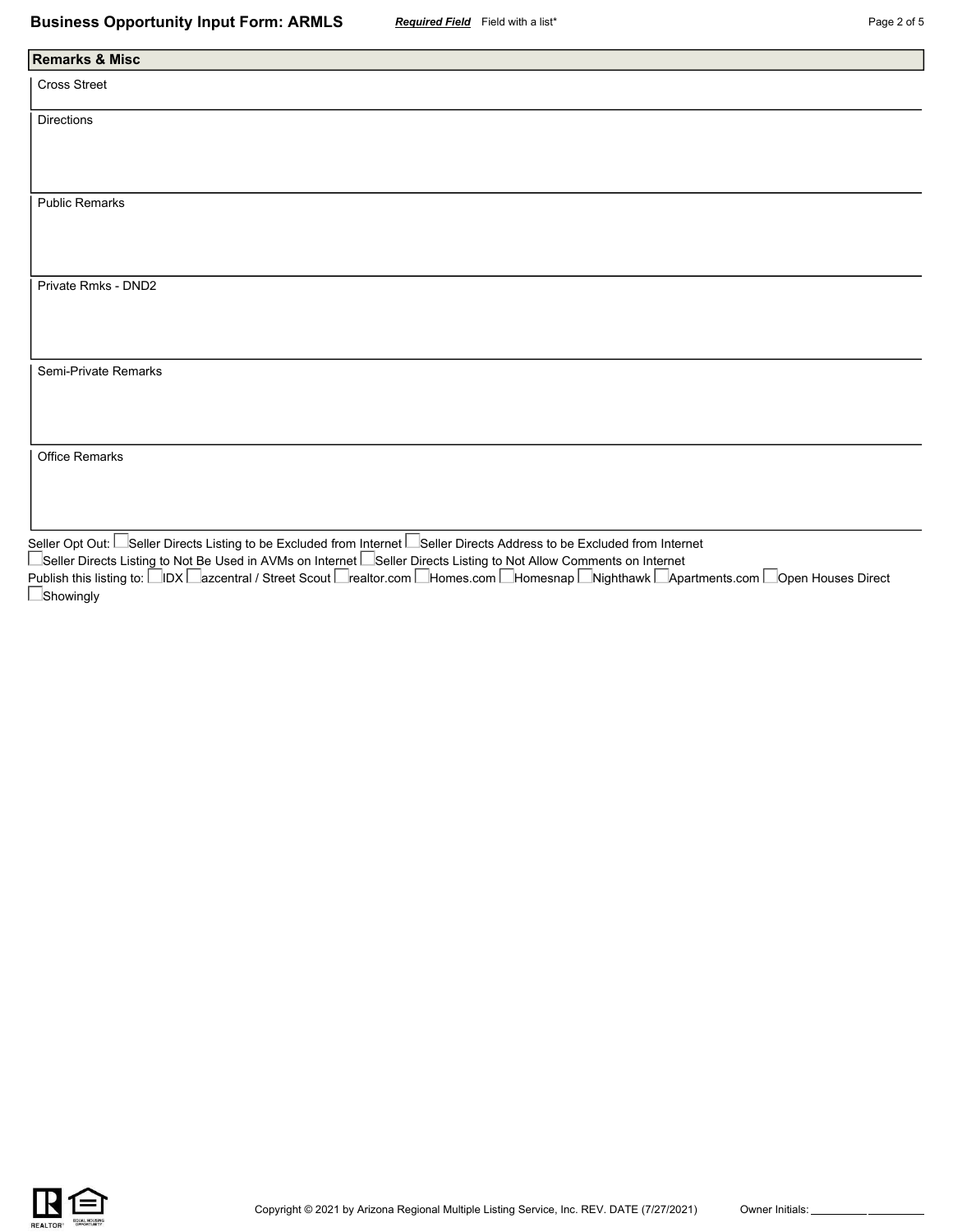**Business Opportunity Input Form: ARMLS** *Required Field* Field with a list\* **Page 3 of 5** Page 3 of 5

| <b>Legal Info</b>                                   | Type of Business: 1 to 9 req'd                                               | <b>Training</b>                                                            |  |  |  |  |  |  |  |
|-----------------------------------------------------|------------------------------------------------------------------------------|----------------------------------------------------------------------------|--|--|--|--|--|--|--|
| Township:                                           | Retail<br>Wholesale                                                          | 1 Week<br>2 Weeks                                                          |  |  |  |  |  |  |  |
| Range:                                              | Manufacturing<br>Service                                                     | 3 Weeks<br>1 Month                                                         |  |  |  |  |  |  |  |
| Section:                                            | Franchise<br>Auto/Gas                                                        | 3 - 6 Months<br>2 Months                                                   |  |  |  |  |  |  |  |
|                                                     | Food/Beverage<br>Other                                                       | 6+ Months<br>Franchise                                                     |  |  |  |  |  |  |  |
| <b>Income &amp; Expenses</b>                        | See Remarks                                                                  | Other - See Remarks                                                        |  |  |  |  |  |  |  |
| # Full Time Employee:                               | Form of Ownership: 1 req'd                                                   | <b>Expenses Include: 1 to 22 req'd</b>                                     |  |  |  |  |  |  |  |
| # Part Time Employee:                               | Partnership<br>Proprietorship                                                | <b>Rent - Real Estate</b><br><b>Utilities</b>                              |  |  |  |  |  |  |  |
| # Seasonal Employees:                               | Limited Liability Co<br>Corporation                                          | Insurance<br>Advertising                                                   |  |  |  |  |  |  |  |
| <b>Annual Gross Sales:</b><br>Annual Cst Goods Sld: | Other - See Remarks                                                          | Accounting<br>Signage                                                      |  |  |  |  |  |  |  |
| <b>Annual Gross Profits:</b>                        | Sale Price Includes: 1 to 11 req'd                                           | Supplies<br>Legal                                                          |  |  |  |  |  |  |  |
| Annual Operating Exp:                               |                                                                              | Taxes - Real Estate<br>Taxes - Personal Pro                                |  |  |  |  |  |  |  |
| Owners Draw Included:                               | Goodwill<br>Equipment<br>Lease Value<br>Inventory                            | <b>Taxes - Rental</b><br>Taxes - Payroll                                   |  |  |  |  |  |  |  |
| <b>Net Operating Income:</b>                        | <b>Real Estate</b><br>License(s)                                             | License(s)<br><b>Equipment Rental</b>                                      |  |  |  |  |  |  |  |
| <b>Annual Owners Salary:</b>                        | Liquor License<br>Franchise                                                  | <b>Franchise Fees</b><br>Repairs                                           |  |  |  |  |  |  |  |
| <b>Annual Mngr Salary:</b>                          | Cvnt not to Compete<br>Mgmt Consult Agrmt                                    | <b>Employee Benefits</b><br>Payroll                                        |  |  |  |  |  |  |  |
| Ani Int (Non-RelEst):                               | Other - See Remarks                                                          | Telephone<br><b>Owners Draw</b><br>Other<br>See Remarks                    |  |  |  |  |  |  |  |
| <b>Annual Depreciation:</b>                         | ease Information: 1 to 8 req'd.                                              |                                                                            |  |  |  |  |  |  |  |
| <b>Annual Fringes:</b>                              | Month to Month<br>1 - 3 Years                                                | Business/Tenant Pays: 1 to 17 req'd                                        |  |  |  |  |  |  |  |
| <b>Adjusted Net Income:</b>                         | 3 - 5 Years<br>5 - 10 Years                                                  | Gas<br>Electric                                                            |  |  |  |  |  |  |  |
| <b>Apx Value of Cash:</b>                           | 10+ Years<br>Option                                                          | <b>Exterior Repair</b><br>Water                                            |  |  |  |  |  |  |  |
| Ap Val Frn, Fxt & Eqp:                              | Other - See Remarks<br>None                                                  | Sewer<br>Trash                                                             |  |  |  |  |  |  |  |
| Apx Val Goodwill:                                   |                                                                              | Capital Improvements<br>Common Area Maint                                  |  |  |  |  |  |  |  |
| Apx Val Inventory:                                  | Hours of Operation: 1 to 8 req'd                                             | Contents Insurance<br>Fire Ins - Building<br>Glass Insurance<br>Janitorial |  |  |  |  |  |  |  |
| Apx Val Lsehold Impv:                               | Weekdays Only<br>Weekends Only                                               | Liability Insurance<br>None                                                |  |  |  |  |  |  |  |
| Apx Val Other Assets:                               | 6 Days/Week<br>7 Days/Week                                                   | Other - See Remarks<br>Parking Area Maint                                  |  |  |  |  |  |  |  |
| Apx Val Accts Rec:                                  | 41 - 60 Hours/Week<br>40 Hours/Week<br>Other - See Remarks<br>61+ Hours/Week | <b>Property Taxes</b>                                                      |  |  |  |  |  |  |  |
|                                                     |                                                                              |                                                                            |  |  |  |  |  |  |  |
| Apx Val of Real Est:                                |                                                                              |                                                                            |  |  |  |  |  |  |  |
| <b>Pmt &amp; Rate Info</b>                          | Type of Lease: 1 to 15 req'd                                                 | Source of Fincl Data: 1 to 7 req'd                                         |  |  |  |  |  |  |  |
|                                                     | Gross<br>Net                                                                 | Provided by Owner<br>Provided by Accntnt                                   |  |  |  |  |  |  |  |
| Equity:<br>Down Payment:                            | <b>NN</b><br><b>NNN</b>                                                      | Bks Shwn W/Acpt Ofr<br>Projected Proforma<br>Tax Return<br>Unknown         |  |  |  |  |  |  |  |
| Acts Rec Hypothectd:                                | <b>Modified Terms</b><br>CPI Clause                                          | Other (See Remarks)                                                        |  |  |  |  |  |  |  |
| Down Payment %:                                     | <b>Tax Escalation</b><br>Base & Percentage<br>Fixed                          |                                                                            |  |  |  |  |  |  |  |
| 1st Encumbrance:                                    | Deposit Required<br><b>Full Service</b><br>Sublease                          | <b>Backup Information</b>                                                  |  |  |  |  |  |  |  |
| 1st Inclds Real Est:                                | <b>Industrial Gross</b><br>None                                              | <b>Building Lease</b><br><b>Equipment Lease</b>                            |  |  |  |  |  |  |  |
| 1st Interest Rate:                                  | Other - See Remarks                                                          | Assignable Notes<br>Accts Rec Aging<br><b>Equipment List</b>               |  |  |  |  |  |  |  |
| 1st Years Remaining:                                |                                                                              | Accts Pay Aging<br><b>Inventory List</b><br>Corp Resolution                |  |  |  |  |  |  |  |
| 1st Payment:                                        | <b>Business Age: 1 to 5 req'd</b>                                            | License(s) Reqr'd<br>Uniform Comm Code                                     |  |  |  |  |  |  |  |
| 1st Payment Freq:                                   | Less Than 1 Year<br>$\neg$ 1 - 3 Years<br>3 - 5 Years<br>5 - 10 Years        | Appraisal<br>Franchise Agrmnt Avl                                          |  |  |  |  |  |  |  |
| 2nd Encumbrance:                                    | 10+ Years                                                                    |                                                                            |  |  |  |  |  |  |  |
| 2nd Inclds Real Est:                                |                                                                              | <b>NC-Covenant Dist</b>                                                    |  |  |  |  |  |  |  |
| 2nd Interest Rate:                                  | Current Ownership: 1 to 2 req'd                                              | $1 - 5$ Miles<br>5 - 10 Miles<br>10 - 25 Miles<br>County(s)                |  |  |  |  |  |  |  |
| 2nd Years Remaining:                                | Less Than 1 Year<br>1 - 3 Years                                              | Arizona                                                                    |  |  |  |  |  |  |  |
| 2nd Payment:                                        | 5 - 10 Years<br>3 - 5 Years                                                  |                                                                            |  |  |  |  |  |  |  |
| 2nd Payment Freq:                                   | 10+ Years                                                                    | <b>NC-Covenant Time Per</b>                                                |  |  |  |  |  |  |  |
| 3rd Encumbrance:                                    | <b>Business Location</b>                                                     | 1 - 3 Years<br>3 - 5 Years                                                 |  |  |  |  |  |  |  |
| 3rd Inclds Real Est:                                | Inside Location<br>Corner Lot                                                | 5+ Years<br>Other (See Remarks)                                            |  |  |  |  |  |  |  |
| 3rd Interest Rate:                                  | <b>Fixed Location</b><br>Multiple Locations                                  | <b>Construction</b>                                                        |  |  |  |  |  |  |  |
| 3rd Years Remaining:                                | Mobile<br><b>Traffic Signal</b>                                              | <b>Block</b><br>Tilt-Up                                                    |  |  |  |  |  |  |  |
| 3rd Payment:                                        | Free Standing Bldg<br><b>Commercial Strip</b>                                | Curtain Wall<br>Stucco                                                     |  |  |  |  |  |  |  |
| 3rd Payment Freq:                                   | Office/Professional<br>Redevelopment Area                                    | Frame - Wood<br>Metal                                                      |  |  |  |  |  |  |  |
| Total Owed:                                         | <b>Business Park</b><br><b>Industrial Park</b><br>Mall                       | <b>Brick</b><br><b>Ducts Professionally</b>                                |  |  |  |  |  |  |  |
|                                                     | Regional Shopping Ct<br><b>High Rise</b><br>Other - See Remarks              | Air-Sealed<br>Low VOC Insulation<br>ICAT Recessed Lights                   |  |  |  |  |  |  |  |



Products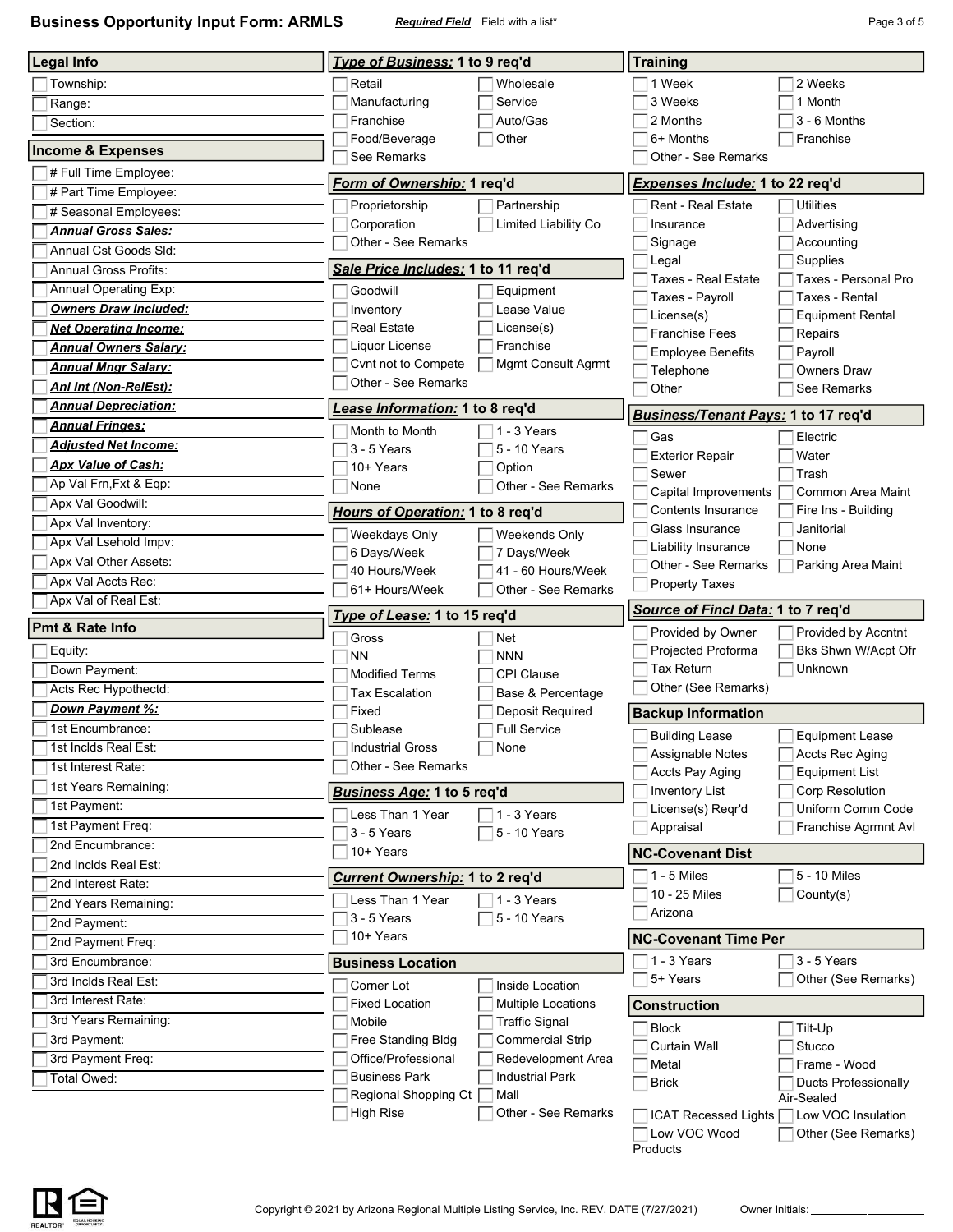**Business Opportunity Input Form: ARMLS** *Required Field* Field with a list\* **Page 1 of 5** Page 4 of 5

| <b>Exterior</b>            |                                           | Cooling: 1 to 10 req'd                                                          | <b>Current Financing 1: 1 to 15 req'd</b>                         |
|----------------------------|-------------------------------------------|---------------------------------------------------------------------------------|-------------------------------------------------------------------|
| Corner Lot                 | Dual Street Ftg                           | Electric<br>Ceiling Fan(s)                                                      | Treat as Free & Clr<br>Private                                    |
| Sprinkler Sys-Ground       | Landscaping                               | Heat Pump<br>Window/Wall Unit                                                   | <b>IDA</b><br>Conventional                                        |
| Storage Yard               | Roof Sign                                 | <b>Evaporative Cooling</b><br>Individual                                        | SBA Loan<br>Assumable                                             |
| Pole Sign                  | <b>Building Sign</b>                      | Central A/C<br>2 or more Units                                                  | Non-Assumable<br>Balloon(s)                                       |
| Monument Sign              | Security Light(s)                         | <b>ENERGY STAR</b><br><b>Chiller System</b>                                     | <b>WRAP</b><br>Chattel                                            |
| Security Camera(s)         | Other (See Remarks)                       | <b>Qualified Equipment</b>                                                      | Leasehold<br>Unsecured                                            |
|                            |                                           | None<br>Other                                                                   | Fin Info Subj Verify<br>Other                                     |
| Parking: 1 to 9 req'd      |                                           | See Remarks                                                                     | See Remarks                                                       |
| Fenced<br>Fee              | Free<br><b>Parking Structure</b>          | Occupant - DND2: up to 1                                                        | Current Financing 2: 1 to 14 req'd                                |
| <b>Public Parking</b>      | <b>Private Parking</b>                    | Vacant<br>Owner                                                                 | Treat as Free & Clr<br>Private                                    |
| Paved Parking              | None                                      | Tenant<br>Interim Occupant                                                      | <b>IDA</b><br>Conventional                                        |
| Other (See Remarks)        |                                           | <b>Showing Instructions</b>                                                     | SBA Loan<br>Assumable                                             |
| Electric: 1 to 11 req'd    |                                           | Drive By Only<br>Do Not Disturb                                                 | Non-Assumable<br>Balloon(s)                                       |
| <b>APS</b>                 | <b>SRP</b>                                | Special Instructions                                                            | <b>WRAP</b><br>Chattel                                            |
| <b>City Electric</b>       | Underground                               | See Private Remarks                                                             | Leasehold<br>Unsecured                                            |
| Master Meter               | Submetered System                         | <u> Permission Required to Show:</u>                                            | Fin Info Subj Verify<br>Other                                     |
| <b>Individual Meter</b>    | Solar                                     | To Schedule Showing:                                                            | See Remarks                                                       |
| Generator                  | <b>SSVEC</b>                              | Notify:                                                                         | <b>Current Financing 3: 1 to 14 req'd</b>                         |
| None                       | Other (See Remarks)                       | <b>Primary Showing Contact:</b>                                                 | Treat as Free & Clr<br>Private                                    |
|                            |                                           | <b>ARMLS Lockbox:</b>                                                           | <b>IDA</b><br>Conventional                                        |
| Gas: 1 to 11 req'd         |                                           | <b>Non-ARMLS Lockbox:</b>                                                       | SBA Loan<br>Assumable                                             |
| SW Gas                     | City Gas                                  | Sign on Property:                                                               | Non-Assumable<br>Balloon(s)                                       |
| Underground                | Propane Bottled                           |                                                                                 | <b>WRAP</b><br>Chattel                                            |
| Propane Piped              | <b>Master Meter</b>                       | <b>Property Access</b>                                                          | Leasehold<br>Unsecured                                            |
| Submetered System          | <b>Individual Meter</b>                   | Alarm Code - DND2:                                                              | Fin Info Subj Verify<br>Other                                     |
| <b>High Pressure</b>       | None                                      | Gate Code - DND2:                                                               | See Remarks                                                       |
|                            |                                           |                                                                                 |                                                                   |
| Other (See Remarks)        |                                           | Mech-box Code - DND2:                                                           | New Financing: 1 to 20 req'd                                      |
| Water: 1 to 14 req'd       |                                           | Other Code - DND2:                                                              | Cash<br><b>CTL</b>                                                |
| <b>City Franchise</b>      | <b>Private Franchise</b>                  | Lockbox Location:                                                               | <b>SBA</b><br>Conventional                                        |
| <b>Community Franchise</b> | Domestic Well                             | <b>Roads/Streets</b>                                                            | Bond/IDA<br>Seller Approve Terms                                  |
| <b>Shared Well</b>         | Wtr Rghts Grndfthrd                       | Dirt<br>Gravel                                                                  | Seller May Carry<br>No Carry                                      |
| Irrigation                 | <b>Master Meter</b>                       | Treated<br>Asphalt                                                              | <b>Rolling Options</b><br>Option                                  |
| Submetered System          | Individual Meter                          | <b>Dedicated Street</b><br><b>Private Street</b>                                | Leaseback 1st<br>Wrap                                             |
| CAP                        | None                                      | Curb(s) & Gutter(s)<br>Concrete                                                 | Lease Option<br>Lease Purchase                                    |
| Other                      | See Remarks                               | $\Box$ Sidewalk(s)<br>Alley                                                     | □ 1031 Exchange<br>Owner May Lease<br>Land                        |
| Sewer: 1 to 8 req'd        |                                           | <b>Traffic Count</b>                                                            | Trade<br>Trade(Personal Prop)                                     |
| Sewer - Public             | Sewer - Private                           | Up to 5,000<br>5,001 to 15,000                                                  | Owner May Subordinte<br>Other (See Remarks)                       |
| Sewer - Available          | Sewer-In & Connected                      | 15,001 to 25,000<br>25,001 to 35,000                                            |                                                                   |
| Septic Tank                | Septic in & Cnctd                         | 35,001 to 50,000<br>50,001 to 75,000                                            | Reports/Disclosures: 1 to 18 req'd                                |
| No Sewer/Septic            | Other (See Remarks)                       | 75,001 to 100,000<br>100,001 to 120,000                                         | Soil Test<br>Perc Test                                            |
| Heating: 1 to 12 req'd     |                                           | 150,001 to 175,000<br>120,001 to 150,000                                        | Seller Prop Disc Stm<br>Archeological Site<br>Coastal Barrier Act |
| Ceiling                    | Propane                                   | 175,001 to 200,000<br>Over 200,000                                              | Appraisal<br>Boundary Survey Avlb<br><b>ALTA Survey Availbl</b>   |
| <b>Natural Gas</b>         | Electric                                  | Not Available<br>Unknown                                                        | Development Plan AvI<br>Special Assmnt Dist                       |
| Individual                 | Central                                   | Other (See Remarks)                                                             | Water Well Report<br>Water Cap/Quality Rp                         |
| Heat Pump                  | Window/Wall Unit(s)                       | <b>Special</b>                                                                  | APOD/Backup Avaible<br>Ada Compliance Rpt                         |
| Solar                      | Wall Furnace                              | Owner/Agent<br>FIRPTA may apply                                                 | Subd Rpt/Exemption<br>Sch of Personal Prop                        |
| 2 or More Units            | <b>ENERGY STAR</b><br>Qualified Equipment | Exclusion(s) (SRmks)<br><b>REO Property</b>                                     | Well Disclosure<br>Vicinity of an Airport                         |
| None                       | Other                                     | Estate Sale<br>Court Approval Req                                               | Other (See Remarks)<br>None                                       |
| See Remarks                |                                           | Lender/Corp Apr Req<br>Incorporated Area                                        | <u>Environmental:</u> 1 to 7 req'd                                |
|                            |                                           | Runway Access<br>Unincorporated Area                                            | Phase I Available<br>Phase II Available                           |
|                            |                                           | Enterprise Zone<br>Economic Redvlpmnt<br>Have First Right<br>Accepting Back-Ups | Unauthorized Dump St<br><b>Fuel/Chemical Tanks</b>                |



Other (See Remarks)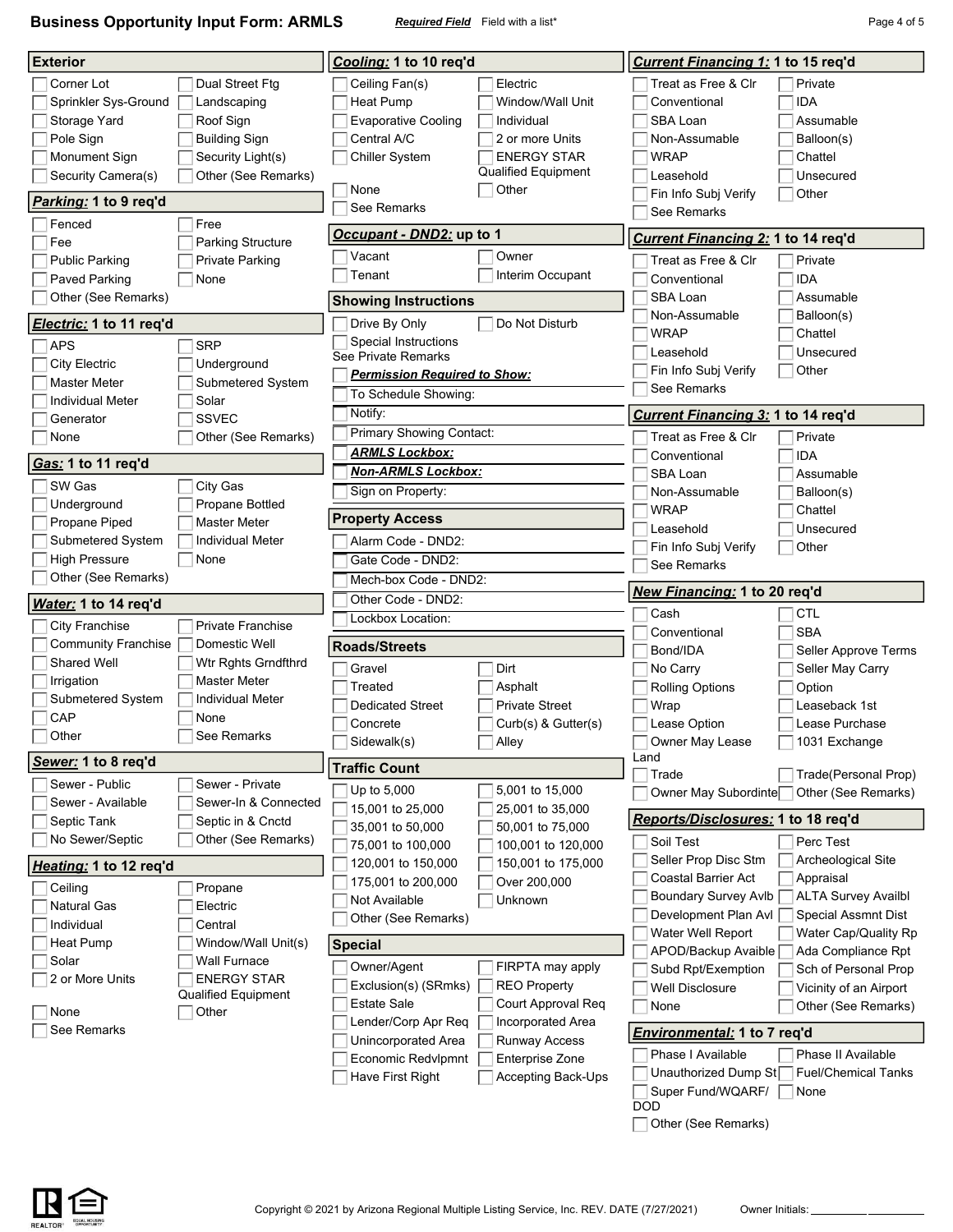#### **Business Opportunity Input Form: ARMLS** Page 1 and the state of 5 and 5 of 5 and 5 of 5 and 5 of 5 and 5 of 5 and 5 of 5 and 5 and 5 and 5 and 5 and 5 and 5 and 5 and 5 and 5 and 5 and 5 and 5 and 5 and 5 and 5 and 5 and

| <b>Contact Info</b>        |  |  |  |  |  |  |
|----------------------------|--|--|--|--|--|--|
| List Agt Primary Phn:      |  |  |  |  |  |  |
| <b>CoList Primary Phn:</b> |  |  |  |  |  |  |
| Office Fax Number:         |  |  |  |  |  |  |
| List Agent Home Phn:       |  |  |  |  |  |  |
| List Agent Hme Phn 2:      |  |  |  |  |  |  |
| List Agent Cell Phn:       |  |  |  |  |  |  |
| List Agent Cell Phn2:      |  |  |  |  |  |  |
| List Agent Ofc Phn2:       |  |  |  |  |  |  |
|                            |  |  |  |  |  |  |

#### **Owner's Signature**

The undersigned Owner acknowledges and reaffirms that this Profile Sheet is an integral part of the Listing Contract between Owner and Broker, that all information in the Profile Sheet is true, correct and complete, that the Owner will promptly notify Broker if there is any material change in such information during the term of this Listing and that Owner will indemnify other persons for inaccuracies in such information as further provided in the Listing Contract. If there is a conflict between the Listing Contract and this Profile Sheet, the terms of this Profile Sheet shall prevail. Owner agrees to indemnify and hold Broker, all Boards or Associations of REALTORS®, ARMLS and all other brokers harmless against any and all claims, liability, damage or loss arising from any misrepresentation or breach of warranty by Owner in this Listing, any incorrect information supplied by Owner and any facts concerning the Property not disclosed by Owner, including without limitation, any facts known to Owner relating to adverse conditions or latent defects.

Owner **Date** 

Owner **Date** 

#### **Listing Agent's/Broker's Signature**

The undersigned Agent/Broker represents and warrants that the information in and manner of execution of this Profile Sheet and the related Listing Contract comply in all respects with the Rules and Regulations of ARMLS and the Agent's/Broker's Board or Association of REALTORS®.

Listing Broker Date Communication of the Communication of the Communication of the Date Date Date Date Date

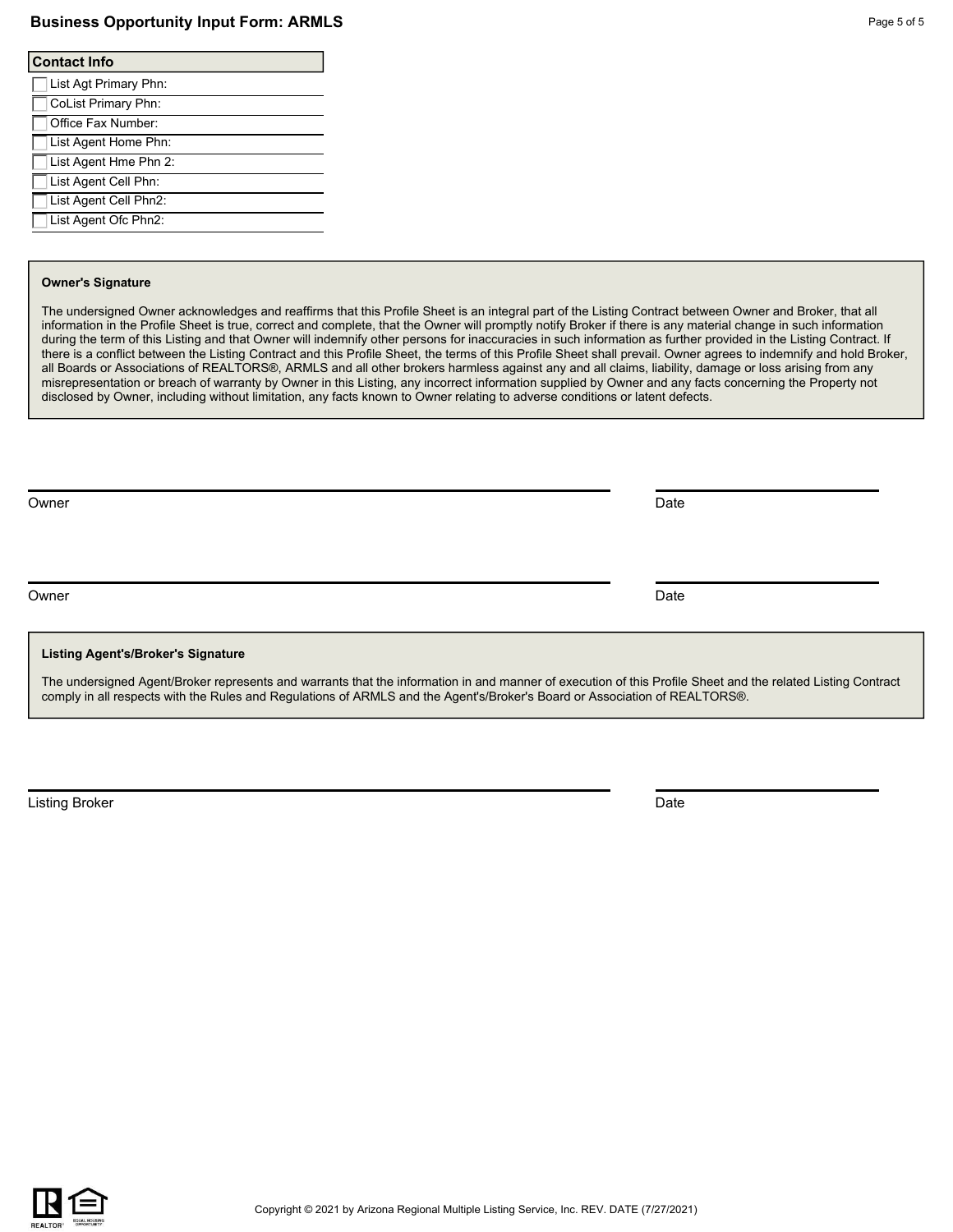## **Value Lists for Business Opportunity Input Form: ARMLS**

| <b>St Suffix</b>              |                          |                        | <b>City/Town Code</b>                     |           |                                            |           | Happy Jack<br>Harcuvar           |           | Morristown<br><b>Mountain View</b> | Salome<br>San Carlos               |           | Tonolea<br>Tonopah                   |
|-------------------------------|--------------------------|------------------------|-------------------------------------------|-----------|--------------------------------------------|-----------|----------------------------------|-----------|------------------------------------|------------------------------------|-----------|--------------------------------------|
|                               |                          |                        |                                           |           |                                            |           | <b>Hard Rocks</b>                |           | Mountainaire                       | San Jose                           |           | Tonto Basin                          |
|                               | Land                     | $\bullet$              | Adamana                                   |           | Cornfields                                 |           | Harquahala                       |           | Mt Lemmon                          | San Luis                           |           | <b>Tonto Village</b>                 |
| Alley                         | Landing                  |                        | Agua Caliente                             |           | Cornville                                  |           | Harshaw                          |           | Munds Park                         | San Manuel                         |           | Topawa                               |
| Annex<br>Arcade               | Lane<br>Light            | $\bullet$              | Aguila<br>Ahwatukee                       |           | Corona De Tucson<br>Cortaro                |           | Hassayampa<br>Hawley Lake        |           | Munds Park/Pinew<br>Na Ah Tee      | San Miguel<br>San Pedro            |           | Topock<br><b>Tortilla Flat</b>       |
| Avenue                        | Lights                   |                        | Ajo                                       |           | Cottonwood                                 |           | Hayden                           |           | Naco                               | San Simon                          |           | Tortolita                            |
| Bayou                         | Loaf                     |                        | Ak Chin                                   |           | Cove                                       |           | Heber                            |           | Navajo                             | San Tan Valley                     |           | Toyei                                |
| Beach                         | Lock                     |                        | Alpine                                    |           | <b>Covered Wells</b>                       |           | Hereford                         |           | Navajo Station                     | San Xavier                         |           | Truxton                              |
| Bend                          | Locks                    |                        | Amado                                     |           | Cow Springs                                |           | <b>Hermits Rest</b>              |           | Nazlini                            | San Xavier India                   |           | Tsaile                               |
| Bluff<br><b>Bluffs</b>        | Lodge<br>Loop            |                        | Anegam<br>Anthem                          |           | Cowlic<br>Cross Canyon                     |           | Hickiwan<br>Higley               |           | Nelson<br>New Kingman              | Sand Springs<br>Sanders            |           | <b>Tuba City</b><br>Tubac            |
| <b>Bottom</b>                 | Mall                     |                        | Apache                                    |           | Crown King                                 |           | Hillside                         |           | <b>New River</b>                   | Santa Cruz                         |           | Tucson                               |
| Boulevard                     | Manor                    |                        | Apache Junction                           |           | Cucklebur                                  |           | Hilltop                          |           | Nicksville                         | Santa Rosa                         |           | Tucson - Davis                       |
| Box                           | Manors                   |                        | Aravaipa                                  |           | Dateland                                   |           | Holbrook                         |           | Nogales                            | Santa Rosa Ranch                   |           | Monthan AFB                          |
| Branch                        | Meadow                   | $\bullet$              | Aripine<br>Arivaca                        |           | Dennebito<br>Dennehotso                    |           | Hollywood                        |           | Nolic                              | Sasabe                             |           | <b>Tucson Estates</b>                |
| <b>Bridge</b><br><b>Brook</b> | Meadows<br>Mews          |                        | Arivaca Junction                          |           | <b>Desert Hills</b>                        |           | Hon Dah<br>Hope                  |           | North Komelik<br>North Rim         | Scottsdale<br>Seba Dalkai          |           | Tumacacori<br>Tumacacori-            |
| <b>Brooks</b>                 | Mill                     |                        | Arizola                                   |           | <b>Desert View</b>                         |           | Horsethief Basin                 |           | Northern Arizona                   | Second Mesa                        |           | Carmen                               |
| Burg                          | Mills                    |                        | Arizona City                              |           | Dewey                                      |           | Hotevilla                        |           | University                         | Sedona                             |           | <b>Turkey Flat</b>                   |
| Burgs                         | Mission                  |                        | Arlington                                 |           | Diamond Bell                               |           | Hotevilla-Bacavi                 | $\bullet$ | Nutrioso                           | Seligman                           |           | Tusayan                              |
| <b>Bypass</b><br>Camp         | Motorway<br>Mount        |                        | Artesa<br>Artesia                         |           | Diamond Star<br>Dilkon                     |           | Houck<br>Huachuca City           |           | Oak Creek Canyon<br>Oatman         | Sells<br>Sentinel                  |           | <b>Twin Buttes</b><br>Unincorporated |
| Canyon                        | Mountain                 |                        | Ash Fork                                  |           | Dixie                                      |           | Hualapai                         |           | Octave                             | Seven Springs                      |           | County                               |
| Cape                          | Mountains                |                        | Avondale                                  |           | Dolan Springs                              |           | Humboldt                         |           | Old Oraibi                         | Sheldon                            | ٠         | Vail                                 |
| Causeway                      | Neck                     |                        | Avra Valley                               |           | Dome                                       |           | <b>Hunters Point</b>             |           | Oldberg                            | Shogopovi                          |           | Vaiva Vo                             |
| Center<br>Centers             | Orchard<br>Oval          |                        | Aztec<br>Bacavi                           |           | Doney Park<br>Double Adobe                 |           | Hyder<br>In Arizona with No      |           | Olijato-Monument<br>Valley         | Shonto<br>Show Low                 |           | Valentine<br>Valle                   |
| Circle                        | Overpass                 |                        | Bagdad                                    |           | Douglas                                    | Code      |                                  |           | Oracle                             | Shumway                            |           | <b>Valley Farms</b>                  |
| Circles                       | Park                     |                        | Bapchule                                  |           | Dragoon                                    |           | Indian Wells                     |           | Oracle Junction                    | Sierra Vista                       |           | <b>Valley Store</b>                  |
| Cliff                         | Parkway                  |                        | Bellemont                                 |           | Dudleyville                                |           | Inspiration                      |           | Oro Valley                         | Sil Nakya                          |           | Vamori                               |
| Cliffs                        | Pass                     |                        | Benson                                    |           | Dugas                                      |           | Iron Springs                     |           | Outside Arizona                    | Silver Bell                        |           | Vaya Chin                            |
| Club<br>Commons               | Passage<br>Path          |                        | Bidahochi<br><b>Big Park</b>              |           | Duncan<br>Eagar                            |           | Jackrabbit<br>Jacob Lake         |           | Outside of USA<br>Overgaard        | Skull Valley<br>Smoke Signal       |           | Ventana<br>Verde Valley              |
| Corner                        | Pike                     |                        | <b>Bisbee</b>                             |           | East Fork                                  |           | <b>Jakes Corner</b>              |           | Page                               | Snowflake                          |           | Verde Village                        |
| Corners                       | Pine                     |                        | <b>Bisbee Junction</b>                    |           | Eden                                       |           | Jeddito                          |           | Page Springs                       | Solomon                            |           | Vernon                               |
| Course                        | Pines                    |                        | <b>Bitter Springs</b>                     |           | Ehrenberg                                  |           | Jerome                           |           | Palo Verde                         | Somerton                           |           | Vicksburg                            |
| Court<br>Courts               | Place<br>Plain           |                        | <b>Black Canyon City</b><br>Blackwater    |           | El Mirage<br>Eleven Mile Corner            |           | Johnson<br>Johnson Ranch         |           | Paloma<br>Palominas                | Sonoita<br>South Kornelik          |           | Village Of Oak<br>Creek              |
| Cove                          | Plains                   |                        | Blue                                      |           | Elfrida                                    |           | Joseph Citv                      |           | Pan Tak                            | South Tucson                       | ۰         | Waddell                              |
| Coves                         | Plaza                    |                        | <b>Blue Gap</b>                           |           | Elgin                                      |           | Kachina Village                  |           | Papago Ind.                        | <b>Spring Valley</b>               |           | Wagoner                              |
| Creek                         | Point                    |                        | Bonita                                    |           | Eloy                                       |           | Kaibab                           |           | Paradise                           | Springerville                      |           | Wahweap                              |
| Crescent                      | Points                   |                        | Bouse                                     |           | <b>Emmanuel Mission</b>                    |           | Kaibito                          |           | Paradise Valley                    | St Johns                           |           | Walker                               |
| Crest<br>Crossing             | Port<br>Ports            |                        | Bowie<br>Brenda                           |           | Estrella<br>Fairbank                       |           | Kansas Settlement<br>Katherine   |           | Parker<br>Parks                    | Stanfield<br>Stanton               |           | <b>Washington Camp</b><br>Wellton    |
| Crossroads                    | Prairie                  |                        | Bridgeport                                |           | <b>First Mesa</b>                          |           | Kayenta                          |           | Patagonia                          | <b>Star Valley</b>                 |           | Wenden                               |
| Curve                         | Radial                   |                        | <b>Bryce</b>                              |           | Flagstaff                                  |           | Keams Canyon                     |           | Paul Spur                          | Stargo                             |           | West Sedona                          |
| Dale                          | Ramp                     |                        | <b>Buckeye</b>                            |           | Florence                                   |           | Kearny                           |           | Paulden                            | Steamboat                          |           | Whetstone                            |
| Dam<br>Divide                 | Ranch<br>Rapid           |                        | <b>Bullhead City</b><br><b>Bumble Bee</b> |           | Florence Junction<br><b>Flowing Wells</b>  |           | Kelvin<br>Kingman                |           | Payson<br>Peach Springs            | Strawberry<br>Summerhaven          |           | <b>White Cove</b><br>White Hills     |
| Drive                         | Rapids                   |                        | <b>Bylas</b>                              |           | Floy                                       |           | Kinlichee                        |           | Pearce                             | Sun City                           |           | White Mountain                       |
| <b>Drives</b>                 | Rest                     |                        | Cactus Flat                               |           | <b>Forest Lakes</b>                        |           | Kirkland                         |           | Peeples Valley                     | Sun City West                      |           | Lake                                 |
| Estate                        | Ridge                    | $\bullet$              | Calva                                     |           | Fort Apache                                |           | Kirkland Junction                |           | Peoria                             | Sun Lakes                          | ٠         | Whiteriver                           |
| Estates                       | Ridges<br>River          |                        | Cameron<br>Camp Creek                     |           | Fort Defiance<br>Fort Grant                |           | Klagetoh<br>Klondyke             |           | Peridot<br>Perkinsville            | Sun Valley<br>Sunflower            |           | Why                                  |
| Expressway<br>Extension       | Road                     |                        | Camp Verde                                |           | Fort Huachuca                              |           | Kohatk                           |           | Phoenix                            | Sunizona                           |           | Wickenburg<br>Wide Ruin              |
| Extensions                    | Roads                    |                        | Cane Beds                                 |           | Fort McDowell                              |           | Kohls Ranch                      |           | Pia Oik                            | Sunrise                            |           | Wikieup                              |
| Fall                          | Route                    |                        | Canelo                                    |           | Fort Mohave                                |           | Komatke                          |           | Picacho                            | Sunrise Springs                    |           | Wilhoit                              |
| Falls                         | Row<br>Rue               | $\bullet$              | Canyon Day<br>Carefree                    |           | Fort Thomas                                |           | Kykotsmovi<br>La Palma           |           | <b>Picture Rocks</b><br>Pima       | Sunset<br>Sunsites                 |           | Willcox<br>Williams                  |
| Ferry<br>Field                | Run                      |                        | Carmen-                                   |           | Fortuna Foothills<br><b>Fountain Hills</b> |           | Lake Havasu City                 |           | Pine                               | Supai                              |           | <b>Willow Beach</b>                  |
| Fields                        | Shoal                    |                        | Tumacacori                                |           | Francisco Grande                           |           | Lake Montezuma                   |           | <b>Pine Springs</b>                | Superior                           |           | <b>Window Rock</b>                   |
| Flat                          | Shoals                   |                        | Carrizo                                   |           | Franklin                                   |           | Lakeside                         |           | Pinedale                           | Surprise                           |           | Winkelman                            |
| Flats                         | Shore                    |                        | Casa Grande                               |           | Fredonia                                   |           | Laveen<br>Lees Ferry             |           | Pinetop                            | Sweetwater<br>Swift Trail Junction |           | Winona                               |
| Ford<br>Fords                 | Shores<br>Skyway         | $\bullet$              | Cascabel<br>Cashion                       |           | Fresnal Canyon<br><b>Friendly Corner</b>   |           | Leupp                            |           | Pinetop-Lakeside<br>Pinon          | Tacna                              |           | Winslow<br><b>Winslow West</b>       |
| Forest                        | Spring                   |                        | Castle Hot Springs                        |           | Gadsden                                    |           | Leupp Corner                     |           | Pirtleville                        | Tanque Verde                       |           | Wintersburg                          |
| Forge                         | Springs                  | $\bullet$              | Catalina                                  |           | Ganado                                     |           | Liberty                          |           | Pisinimo                           | <b>Tat Mornoli</b>                 |           | Witch Well                           |
| Forges                        | Spur                     | $\bullet$<br>$\bullet$ | Catalina Foothills                        |           | Geronimo                                   |           | Ligurta                          |           | Plantsite                          | Taylor                             |           | Wittmann                             |
| Fork<br>Forks                 | Square<br>Squares        | $\bullet$              | Cave Creek<br>Cedar Creek                 |           | Gila Bend<br>Gilbert                       |           | Linden<br><b>Litchfield Park</b> |           | Polacca<br>Pomerene                | Teas Toh<br><b>Teec Nos Pos</b>    |           | Woodruff<br>Yarnell                  |
| Fort                          | Station                  | $\bullet$              | Cedar Ridge                               |           | Gisela                                     |           | Little Tucson                    |           | Portal                             | Tempe                              |           | York                                 |
| Freeway                       | Stravenue                | $\bullet$              | Central                                   |           | Gladden                                    |           | Littlefield                      |           | Poston                             | Temple Bar Marina                  |           | Young                                |
| Garden<br>Gardens             | Stream                   | $\bullet$<br>$\bullet$ | Chambers                                  |           | Gleeson                                    |           | Lochiel                          |           | Prescott<br><b>Prescott Vallev</b> | Tes Nes lah                        |           | Youngtown                            |
| Gateway                       | Street<br><b>Streets</b> | $\bullet$              | Chandler<br><b>Chandler Heights</b>       |           | Glendale<br>Globe                          | $\bullet$ | Low Mountain<br>Lukachukai       |           | Punkin Center                      | Thatcher<br>The Gap                |           | Yucca<br>Yuma                        |
| Glen                          | Summits                  | $\bullet$              | Cherry                                    |           | Gold Camp                                  |           | Luke Air Force                   |           | Quartzsite                         | Tierra Grande                      |           | Yuma Marine                          |
| Glens                         | Terrace                  | $\bullet$              | Chilchinbito                              |           | Gold Canyon                                | Base      |                                  |           | Queen Creek                        | Timberline                         |           | Corps                                |
| Green                         | Throughway               | $\bullet$<br>$\bullet$ | Chinle                                    |           | Golden Shores                              | $\bullet$ | Lukeville                        |           | Queen Valley                       | Tolleson                           | $\bullet$ | Yuma Prooving                        |
| Greens<br>Grove               | Trace<br>Track           | $\bullet$              | Chino Valley<br>Chloride                  |           | Golden Valley<br>Goodwin                   |           | Lupton<br>Madera Canyon          |           | Rainbow Valley<br>Randolph         | Toltec<br>Tombstone                |           | Guard                                |
| Groves                        | Trafficway               |                        | Choulic                                   |           | Goodyear                                   |           | Mammoth                          |           | Red Lake                           |                                    |           |                                      |
| Harbor                        | Trail                    | $\bullet$              | Christopher Creek                         |           | Grand Canyon                               |           | Many Farms                       |           | <b>Red Mesa</b>                    |                                    |           |                                      |
| Harbors                       | Trailer                  | $\bullet$              | Chuichu                                   |           | Grand Canyon                               | $\bullet$ | Marana                           |           | <b>Red Rock</b>                    |                                    |           |                                      |
| Haven<br>Heights              | Turnpike<br>Underpass    | $\bullet$<br>$\bullet$ | Cibecue<br>Cibola                         | $\bullet$ | Caverns<br>Grand Canyon                    | $\bullet$ | Marble Canyon<br>Maricopa        |           | Redington<br>Rillito               |                                    |           |                                      |
| Highway                       | Union                    |                        | Cienega Springs                           |           | Village                                    |           | Martinez Lake                    |           | Rimrock                            |                                    |           |                                      |
| Hill                          | Unions                   | $\bullet$              | Circle City                               | $\bullet$ | Grasshopper                                | $\bullet$ | Mayer                            |           | Rio Rico                           |                                    |           |                                      |
| Hills                         | Valley                   | $\bullet$              | Clarkdale                                 |           | Gray Mountain                              |           | McGuireville                     |           | Rio Verde                          |                                    |           |                                      |
| Hollow<br>Inlet               | Valleys<br>Viaduct       |                        | Clay Springs<br>Claypool                  |           | Greasewood<br>(Lower)                      |           | McNary<br>McNeal                 |           | Riverside<br>Riviera               |                                    |           |                                      |
| Island                        | View                     |                        | Cleator                                   |           | Greasewood                                 |           | Meadview                         |           | Robles Junction                    |                                    |           |                                      |
| Islands                       | <b>Views</b>             | $\bullet$              | Clifton                                   |           | (Upper)                                    |           | Mesa                             |           | <b>Rock Point</b>                  |                                    |           |                                      |
| Isle                          | Village                  |                        | Cochise                                   |           | Greaterville                               |           | <b>Mesquite Creek</b>            |           | <b>Rock Springs</b>                |                                    |           |                                      |
| Junction<br>Junctions         | Villages<br>Ville        |                        | Colorado City<br>Comobabi                 |           | Green Valley<br>Greenehaven                | $\bullet$ | Mexican Water<br>Miami           |           | Roll<br>Roosevelt                  |                                    |           |                                      |
| Key                           | Vista                    |                        | Concho                                    |           | Greer                                      |           | Mishongnovi                      |           | Rough Rock                         |                                    |           |                                      |
| Keys                          | Walk                     | $\bullet$              | Congress                                  |           | Groom Creek                                |           | Mobile                           |           | Rye                                |                                    |           |                                      |
| Knoll                         | Wall                     | $\bullet$              | Continental                               |           | Gu Vo                                      |           | Moccasin                         |           | Sacaton                            |                                    |           |                                      |
| Knolls<br>Lake                | Way<br>Well              |                        | Coolidge<br>Coolidge Dam                  |           | Guadalupe<br>Gunsight                      |           | Moenave<br>Moenkopi              |           | Saddlebrooke<br>Safford            |                                    |           |                                      |
| Lakes                         | Wells                    |                        | Copper Mine                               |           | Guthrie                                    |           | Mohave Valley                    |           | Sahuarita                          |                                    |           |                                      |
|                               |                          |                        | Cordes                                    |           | Hackberry                                  |           | Mohawk                           |           | Saint David                        |                                    |           |                                      |
|                               |                          | $\bullet$              | Cordes Junction                           |           | Haivana Nakya                              | $\bullet$ | Morenci                          |           | Saint Michaels                     |                                    |           |                                      |
|                               |                          |                        | Cordes Lakes                              |           | Hannagan Meadow                            |           | Mormon Lake                      |           | Salina                             |                                    |           |                                      |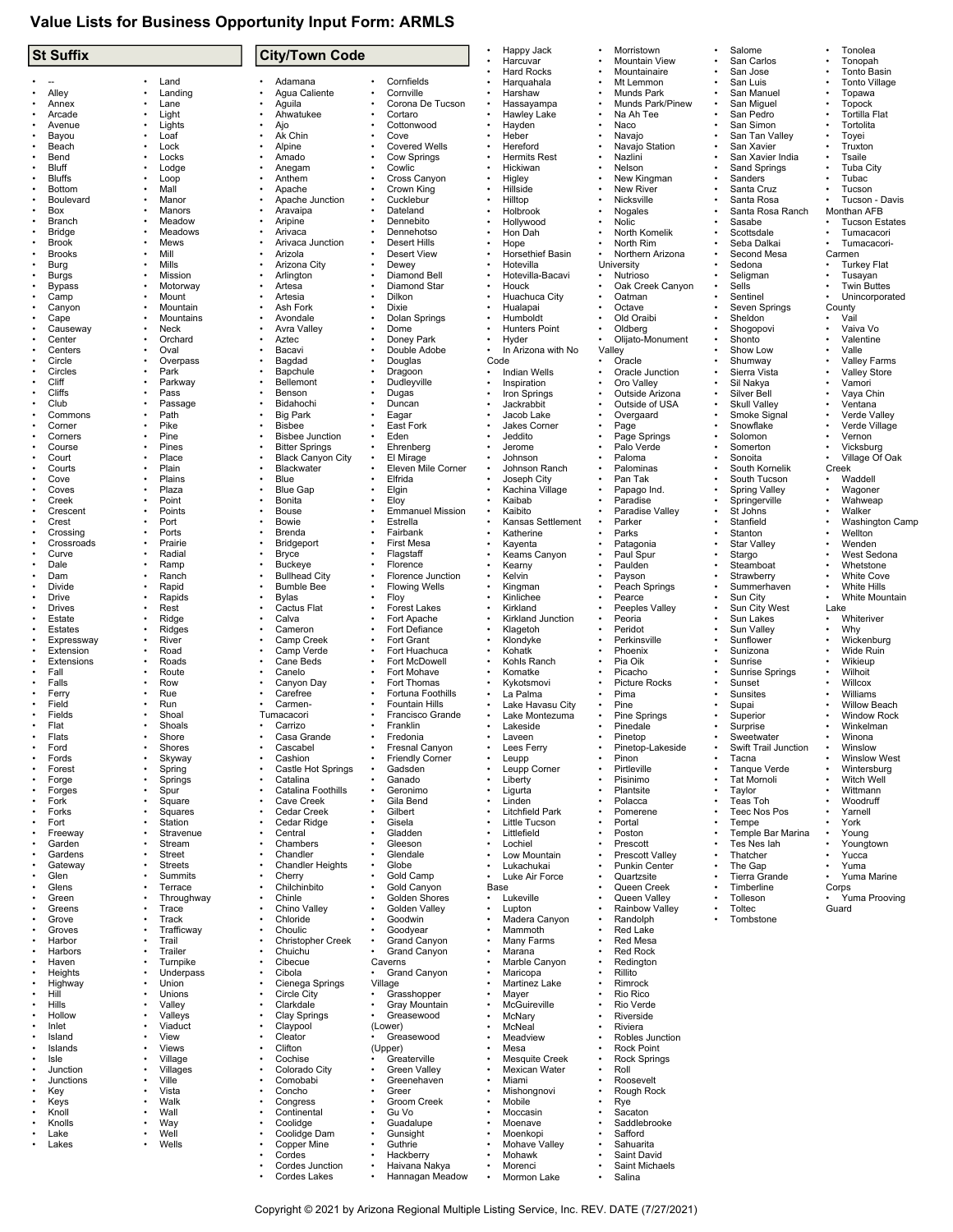## **Value Lists for Business Opportunity Input Form: ARMLS**

| 85145<br>85303<br>85553<br>85750<br>86340<br>86444<br><b>NC</b><br>AZ<br>85304<br>85554<br>86341<br>٠<br>85147<br>85751<br>86445<br><b>ND</b><br>85601<br>86342<br>86446<br>AK<br>85172<br>85305<br>85752<br>AL<br><b>NE</b><br>86343<br>۰<br>85173<br>85306<br>85602<br>85754<br>86502<br>AR<br><b>NH</b><br>85307<br>86351<br>85178<br>85603<br>85755<br>86503<br>CA<br>NJ<br>85190<br>85308<br>85605<br>85757<br>86364<br>86504<br><b>NM</b><br>CO<br>86401<br>86505<br>85191<br>85309<br>85606<br>85775<br>85310<br>86506<br>CT<br><b>NV</b><br>85192<br>85607<br>85777<br>86402<br>DC<br>NY<br>85193<br>85311<br>85608<br>85901<br>86403<br>86507<br>DE<br>OH<br>85902<br>86404<br>86508<br>85194<br>85312<br>85609<br>FL<br>OK<br>85201<br>85313<br>85610<br>85911<br>86405<br>86510<br>GA<br>0R<br>85202<br>85912<br>85316<br>85611<br>86406<br>86511<br>GU<br>85920<br>86512<br>Other/Outside USA<br>85203<br>85318<br>85613<br>86409<br>HI<br>PA<br>85204<br>85320<br>85614<br>85922<br>86411<br>86514<br>PR<br>85205<br>85321<br>85923<br>86515<br>85615<br>86412<br>IA<br>۰<br>PW<br>ID<br>85206<br>85322<br>85616<br>85924<br>86413<br>86520<br><b>RI</b><br>IL<br>85207<br>85323<br>85925<br>86535<br>85617<br>86426<br>SC<br>85208<br>85324<br>86538<br>IN<br>85618<br>85926<br>86427<br>SD<br>KS<br>85325<br>85927<br>85209<br>85619<br>86429<br>86540<br>85928<br>86544<br>KY<br>Sonora<br>85210<br>85326<br>85620<br>86430<br>٠<br>85929<br>LA<br>TN<br>85211<br>85327<br>85621<br>86431<br>86545<br>МA<br>ТX<br>85212<br>85328<br>85930<br>86547<br>85622<br>86432<br>85329<br>85931<br>86556<br>MD<br>UT<br>85213<br>85623<br>86433<br>ME<br>VA<br>85932<br>85214<br>85331<br>85624<br>86434<br>86601<br>VI<br>85332<br>85933<br>86435<br>MI<br>85215<br>85625<br>87401<br>MN<br>VT<br>85216<br>85333<br>85626<br>85934<br>86436<br>87420<br><b>WA</b><br>MO<br>85935<br>89297<br>85217<br>85334<br>85627<br>86437<br>MP<br>85218<br>85335<br>WI<br>85628<br>85936<br>86438<br>89327<br><b>MS</b><br>85336<br>85937<br><b>WV</b><br>85219<br>85629<br>86439<br>95338<br>MT<br>85220<br>85337<br>85938<br>96353<br>85630<br>86440<br>85221<br>85338<br>85631<br>85939<br>86441<br>96740<br>85222<br>85339<br>85632<br>85940<br><b>Flood Zone</b><br>85223<br>85340<br>85633<br>85941<br><b>County Code</b><br>85942<br>85224<br>85341<br>85634<br>No<br>• Yes<br>85225<br>85342<br>85635<br>86001<br><b>TBD</b><br>٠<br>Apache<br>Mohave<br>85226<br>85343<br>85636<br>86002<br>$\bullet$<br>Cochise<br>85227<br>86003<br>Navajo<br>85344<br>85637<br>85228<br>85345<br>85638<br>86004<br>Coconino<br>Other<br><b>Zip Code</b><br>85230<br>85346<br>85639<br>86005<br>Gila<br>Pima<br>85231<br>85347<br>86011<br>Pinal<br>85640<br>Graham<br>85039<br>00000<br>85232<br>Santa Cruz<br>٠<br>85348<br>85641<br>86015<br>Greenlee<br>03000<br>85040<br>85233<br>85349<br>86016<br>La Paz<br>Yavapai<br>85642<br>15351<br>85041<br>85234<br>85350<br>86017<br>Maricopa<br>Yuma<br>85643<br>25705<br>85042<br>85235<br>85351<br>85644<br>86018<br>29212<br>85043<br>85236<br>85352<br>85645<br>86020<br><b>Tax Municipality</b><br>33033<br>85044<br>85237<br>85353<br>85646<br>86021<br>33176<br>85045<br>86022<br>85238<br>85354<br>85648<br>33196<br>85046<br>Apache - COUNTY<br>Miami<br>85239<br>86023<br>85355<br>85650<br>35035<br>85048<br>Mohave - COUNTY<br>Apache Junction<br>85240<br>85356<br>85651<br>86024<br>$\bullet$<br>37320<br>85049<br>Avondale<br>Navajo - COUNTY<br>85241<br>86025<br>85357<br>85652<br>58202<br>85050<br>85242<br>85358<br>85653<br>86028<br>Benson<br>Nogales<br>58296<br>85051<br><b>Bisbee</b><br>Oro Valley<br>85243<br>85359<br>85654<br>86029<br>78735<br>85053<br><b>OUTSIDE</b><br>85244<br>85360<br>85655<br>86030<br><b>Buckeye</b><br>78746<br>85054<br><b>Bullhead City</b><br><b>ARIZONA</b><br>85245<br>85361<br>85658<br>86031<br>82014<br>85055<br>Camp Verde<br>Page<br>85246<br>85362<br>85662<br>86032<br>82326<br>85056<br>Carefree<br>Paradise Valley<br>85247<br>85363<br>85670<br>86033<br>82521<br>85057<br>Casa Grande<br>Parker<br>86034<br>85248<br>85364<br>85671<br>83293<br>85060<br>Cave Creek<br>85249<br>Patagonia<br>85365<br>85701<br>86035<br>83550<br>85061<br>Chandler<br>Payson<br>85250<br>85366<br>85702<br>86036<br>83574<br>85062<br>Peoria<br>86038<br>Chino Valley<br>85251<br>85367<br>85703<br>83935<br>85063<br>85252<br>Phoenix<br>85369<br>85704<br>86039<br>Clarkdale<br>84242<br>85064<br>Clifton<br>Pima - COUNTY<br>85253<br>85371<br>86040<br>85705<br>Cochise - COUNTY<br>Pima - TOWN<br>84243<br>85065<br>85254<br>85372<br>85706<br>86042<br>84248<br>85066<br>85255<br>Coconino -<br>Pinal - COUNTY<br>85373<br>85707<br>86043<br>84351<br>85067<br><b>COUNTY</b><br>Pinetop-Lakeside<br>85256<br>85374<br>85708<br>86044<br>85000<br>85068<br>Prescott<br>85257<br>85375<br>85709<br>86045<br>Colorado City<br>85001<br>85069<br>Coolidge<br>86046<br>Prescott Valley<br>85258<br>85376<br>85710<br>85002<br>85070<br>Cottonwood<br>Quartzsite<br>85259<br>85377<br>86047<br>85711<br>85003<br>85071<br>Dewey-Humboldt<br>Queen Creek<br>85260<br>85378<br>85712<br>86052<br>$\bullet$<br>85004<br>85072<br>Douglas<br>$\bullet$<br>Safford<br>85261<br>85379<br>85713<br>86053<br>85005<br>85073<br>85262<br>86054<br>Duncan<br>Sahuarita<br>85380<br>85714<br>85006<br>85074<br>85263<br>Eagar<br>San Luis<br>85381<br>85715<br>86086<br>85007<br>85075<br>El Mirage<br>Santa Cruz -<br>85264<br>85382<br>85716<br>86204<br>85008<br>85076<br><b>COUNTY</b><br>85266<br>85383<br>86205<br>Eloy<br>85717<br>85009<br>85077<br>Flagstaff<br>Scottsdale<br>85267<br>85385<br>85718<br>86235<br>85010<br>85078<br>Florence<br>Sedona<br>85268<br>85719<br>86258<br>85387<br>85011<br>85079<br>Show Low<br><b>Fountain Hills</b><br>85269<br>85388<br>85720<br>86260<br>85012<br>85080<br>Fredonia<br>Sierra Vista<br>85271<br>85390<br>85721<br>86268<br>85013<br>85082<br>Snowflake<br>85272<br>85392<br>85722<br>86301<br>Gila - COUNTY<br>85083<br>85014<br>Gila Bend<br>Somerton<br>85273<br>85395<br>85723<br>86302<br>85015<br>85085<br>Gilbert<br>South Tucson<br>85274<br>85396<br>86303<br>85724<br>85016<br>85086<br>Springerville<br>85275<br>86304<br>Glendale<br>85401<br>85725<br>St Johns<br>85017<br>85087<br>Globe<br>85277<br>85431<br>85726<br>86305<br>85018<br>85096<br><b>Star Valley</b><br>85278<br>85441<br>86312<br>Goodyear<br>85727<br>85019<br>85098<br>Graham - COUNTY<br>Superior<br>85279<br>85501<br>85728<br>86313<br>85020<br>85099<br>Surprise<br>85280<br>85729<br>86314<br>Greenlee -<br>85502<br>85021<br><b>COUNTY</b><br>85117<br>Taylor<br>85281<br>85530<br>86315<br>85730<br>85022<br>85118<br>Guadalupe<br>Tempe<br>85282<br>85531<br>85731<br>86320<br>85023<br>85119<br>Thatcher<br>85283<br>85532<br>85732<br>86321<br>Hayden<br>85024<br>85120<br>Holbrook<br>Tolleson<br>85284<br>85533<br>85733<br>86322<br>85025<br>85121<br>85285<br>85534<br>86323<br>Huachuca City<br>Tombstone<br>85734<br>85026<br>85122<br>85286<br>Jerome<br>Tucson<br>85535<br>85735<br>86324<br>85027<br>85123<br>Tusayan<br>85287<br>85536<br>85736<br>86325<br>Kearny<br>85028<br>85127<br>Wellton<br>85289<br>85539<br>86326<br>Kingman<br>85737<br>85029<br>85128<br>La Paz - COUNTY<br>Wickenburg<br>85290<br>85540<br>85738<br>86327<br>$\bullet$<br>85030<br>85130<br>$\bullet$<br>Willcox<br>85291<br>85739<br>86329<br>Lake Havasu City<br>85541<br>85031<br>Williams<br>85131<br>Litchfield Park<br>$\bullet$<br>85292<br>85542<br>85740<br>86330<br>85032<br>85132<br>Mammoth<br>Winkelman<br>85293<br>85543<br>85741<br>86331<br>85033<br>85135<br>85294<br>85544<br>85742<br>86332<br>Marana<br>Winslow<br>85034<br>85137<br>Maricopa - CITY<br>Yavapai - COUNTY<br>85295<br>85545<br>85743<br>86333<br>85035<br>85138<br>٠<br>85296<br>86334<br>Maricopa -<br>Youngtown<br>85546<br>85744<br>85036<br>85139<br><b>COUNTY</b><br>85297<br>Yuma - CITY<br>85547<br>85745<br>86335<br>85037<br>Mesa<br>Yuma - COUNTY<br>85140<br>85298<br>85548<br>85746<br>86336<br>$\bullet$<br>85299 | <b>State/Province</b> |       | 85142 | 85301 |           | 85551 | 85748 | 86338 | 86442 |
|------------------------------------------------------------------------------------------------------------------------------------------------------------------------------------------------------------------------------------------------------------------------------------------------------------------------------------------------------------------------------------------------------------------------------------------------------------------------------------------------------------------------------------------------------------------------------------------------------------------------------------------------------------------------------------------------------------------------------------------------------------------------------------------------------------------------------------------------------------------------------------------------------------------------------------------------------------------------------------------------------------------------------------------------------------------------------------------------------------------------------------------------------------------------------------------------------------------------------------------------------------------------------------------------------------------------------------------------------------------------------------------------------------------------------------------------------------------------------------------------------------------------------------------------------------------------------------------------------------------------------------------------------------------------------------------------------------------------------------------------------------------------------------------------------------------------------------------------------------------------------------------------------------------------------------------------------------------------------------------------------------------------------------------------------------------------------------------------------------------------------------------------------------------------------------------------------------------------------------------------------------------------------------------------------------------------------------------------------------------------------------------------------------------------------------------------------------------------------------------------------------------------------------------------------------------------------------------------------------------------------------------------------------------------------------------------------------------------------------------------------------------------------------------------------------------------------------------------------------------------------------------------------------------------------------------------------------------------------------------------------------------------------------------------------------------------------------------------------------------------------------------------------------------------------------------------------------------------------------------------------------------------------------------------------------------------------------------------------------------------------------------------------------------------------------------------------------------------------------------------------------------------------------------------------------------------------------------------------------------------------------------------------------------------------------------------------------------------------------------------------------------------------------------------------------------------------------------------------------------------------------------------------------------------------------------------------------------------------------------------------------------------------------------------------------------------------------------------------------------------------------------------------------------------------------------------------------------------------------------------------------------------------------------------------------------------------------------------------------------------------------------------------------------------------------------------------------------------------------------------------------------------------------------------------------------------------------------------------------------------------------------------------------------------------------------------------------------------------------------------------------------------------------------------------------------------------------------------------------------------------------------------------------------------------------------------------------------------------------------------------------------------------------------------------------------------------------------------------------------------------------------------------------------------------------------------------------------------------------------------------------------------------------------------------------------------------------------------------------------------------------------------------------------------------------------------------------------------------------------------------------------------------------------------------------------------------------------------------------------------------------------------------------------------------------------------------------------------------------------------------------------------------------------------------------------------------------------------------------------------------------------------------------------------------------------------------------------------------------------------------------------------------------------------------------------------------------------------------------------------------------------------------------------------------------------------------------------------------------------------------------------------------------------------------------------------------------------------------------------------------------------------------------------------------------------------------------------------------------------------------------------------------------------------------------------------------------------------------------------------------------------------------------------------------------------------------------------------------------------------------------------------------------------------------------------------------------------------------------------------------------------------------------------------------------------------------------------------------------------------------------------------------------------------------------------------------------------------------------------------------------------------------------------------------------------------------------------------------------------------------------------------------------------------------------------------------------------------------------------------------------------------------------------------------------------------------------------------------------------------------------------------------------------------------------------------------------------------------------------------------------------------------------------------------------------------------------------------------------------------------------------------------------------------------------------------------------------------------------------------------------------------------------------------------------------------------------------------------------------------------------------------------------------------------------------------------------------------------------------------------------------------|-----------------------|-------|-------|-------|-----------|-------|-------|-------|-------|
|                                                                                                                                                                                                                                                                                                                                                                                                                                                                                                                                                                                                                                                                                                                                                                                                                                                                                                                                                                                                                                                                                                                                                                                                                                                                                                                                                                                                                                                                                                                                                                                                                                                                                                                                                                                                                                                                                                                                                                                                                                                                                                                                                                                                                                                                                                                                                                                                                                                                                                                                                                                                                                                                                                                                                                                                                                                                                                                                                                                                                                                                                                                                                                                                                                                                                                                                                                                                                                                                                                                                                                                                                                                                                                                                                                                                                                                                                                                                                                                                                                                                                                                                                                                                                                                                                                                                                                                                                                                                                                                                                                                                                                                                                                                                                                                                                                                                                                                                                                                                                                                                                                                                                                                                                                                                                                                                                                                                                                                                                                                                                                                                                                                                                                                                                                                                                                                                                                                                                                                                                                                                                                                                                                                                                                                                                                                                                                                                                                                                                                                                                                                                                                                                                                                                                                                                                                                                                                                                                                                                                                                                                                                                                                                                                                                                                                                                                                                                                                                                                                                                                                                                                                                                                                                                                                                                                                                                                                                                                                                                                                                                                                                                                |                       |       | 85143 | 85302 |           | 85552 | 85749 | 86339 | 86443 |
|                                                                                                                                                                                                                                                                                                                                                                                                                                                                                                                                                                                                                                                                                                                                                                                                                                                                                                                                                                                                                                                                                                                                                                                                                                                                                                                                                                                                                                                                                                                                                                                                                                                                                                                                                                                                                                                                                                                                                                                                                                                                                                                                                                                                                                                                                                                                                                                                                                                                                                                                                                                                                                                                                                                                                                                                                                                                                                                                                                                                                                                                                                                                                                                                                                                                                                                                                                                                                                                                                                                                                                                                                                                                                                                                                                                                                                                                                                                                                                                                                                                                                                                                                                                                                                                                                                                                                                                                                                                                                                                                                                                                                                                                                                                                                                                                                                                                                                                                                                                                                                                                                                                                                                                                                                                                                                                                                                                                                                                                                                                                                                                                                                                                                                                                                                                                                                                                                                                                                                                                                                                                                                                                                                                                                                                                                                                                                                                                                                                                                                                                                                                                                                                                                                                                                                                                                                                                                                                                                                                                                                                                                                                                                                                                                                                                                                                                                                                                                                                                                                                                                                                                                                                                                                                                                                                                                                                                                                                                                                                                                                                                                                                                                |                       |       |       |       |           |       |       |       |       |
|                                                                                                                                                                                                                                                                                                                                                                                                                                                                                                                                                                                                                                                                                                                                                                                                                                                                                                                                                                                                                                                                                                                                                                                                                                                                                                                                                                                                                                                                                                                                                                                                                                                                                                                                                                                                                                                                                                                                                                                                                                                                                                                                                                                                                                                                                                                                                                                                                                                                                                                                                                                                                                                                                                                                                                                                                                                                                                                                                                                                                                                                                                                                                                                                                                                                                                                                                                                                                                                                                                                                                                                                                                                                                                                                                                                                                                                                                                                                                                                                                                                                                                                                                                                                                                                                                                                                                                                                                                                                                                                                                                                                                                                                                                                                                                                                                                                                                                                                                                                                                                                                                                                                                                                                                                                                                                                                                                                                                                                                                                                                                                                                                                                                                                                                                                                                                                                                                                                                                                                                                                                                                                                                                                                                                                                                                                                                                                                                                                                                                                                                                                                                                                                                                                                                                                                                                                                                                                                                                                                                                                                                                                                                                                                                                                                                                                                                                                                                                                                                                                                                                                                                                                                                                                                                                                                                                                                                                                                                                                                                                                                                                                                                                |                       |       |       |       |           |       |       |       |       |
|                                                                                                                                                                                                                                                                                                                                                                                                                                                                                                                                                                                                                                                                                                                                                                                                                                                                                                                                                                                                                                                                                                                                                                                                                                                                                                                                                                                                                                                                                                                                                                                                                                                                                                                                                                                                                                                                                                                                                                                                                                                                                                                                                                                                                                                                                                                                                                                                                                                                                                                                                                                                                                                                                                                                                                                                                                                                                                                                                                                                                                                                                                                                                                                                                                                                                                                                                                                                                                                                                                                                                                                                                                                                                                                                                                                                                                                                                                                                                                                                                                                                                                                                                                                                                                                                                                                                                                                                                                                                                                                                                                                                                                                                                                                                                                                                                                                                                                                                                                                                                                                                                                                                                                                                                                                                                                                                                                                                                                                                                                                                                                                                                                                                                                                                                                                                                                                                                                                                                                                                                                                                                                                                                                                                                                                                                                                                                                                                                                                                                                                                                                                                                                                                                                                                                                                                                                                                                                                                                                                                                                                                                                                                                                                                                                                                                                                                                                                                                                                                                                                                                                                                                                                                                                                                                                                                                                                                                                                                                                                                                                                                                                                                                |                       |       |       |       |           |       |       |       |       |
|                                                                                                                                                                                                                                                                                                                                                                                                                                                                                                                                                                                                                                                                                                                                                                                                                                                                                                                                                                                                                                                                                                                                                                                                                                                                                                                                                                                                                                                                                                                                                                                                                                                                                                                                                                                                                                                                                                                                                                                                                                                                                                                                                                                                                                                                                                                                                                                                                                                                                                                                                                                                                                                                                                                                                                                                                                                                                                                                                                                                                                                                                                                                                                                                                                                                                                                                                                                                                                                                                                                                                                                                                                                                                                                                                                                                                                                                                                                                                                                                                                                                                                                                                                                                                                                                                                                                                                                                                                                                                                                                                                                                                                                                                                                                                                                                                                                                                                                                                                                                                                                                                                                                                                                                                                                                                                                                                                                                                                                                                                                                                                                                                                                                                                                                                                                                                                                                                                                                                                                                                                                                                                                                                                                                                                                                                                                                                                                                                                                                                                                                                                                                                                                                                                                                                                                                                                                                                                                                                                                                                                                                                                                                                                                                                                                                                                                                                                                                                                                                                                                                                                                                                                                                                                                                                                                                                                                                                                                                                                                                                                                                                                                                                |                       |       |       |       |           |       |       |       |       |
|                                                                                                                                                                                                                                                                                                                                                                                                                                                                                                                                                                                                                                                                                                                                                                                                                                                                                                                                                                                                                                                                                                                                                                                                                                                                                                                                                                                                                                                                                                                                                                                                                                                                                                                                                                                                                                                                                                                                                                                                                                                                                                                                                                                                                                                                                                                                                                                                                                                                                                                                                                                                                                                                                                                                                                                                                                                                                                                                                                                                                                                                                                                                                                                                                                                                                                                                                                                                                                                                                                                                                                                                                                                                                                                                                                                                                                                                                                                                                                                                                                                                                                                                                                                                                                                                                                                                                                                                                                                                                                                                                                                                                                                                                                                                                                                                                                                                                                                                                                                                                                                                                                                                                                                                                                                                                                                                                                                                                                                                                                                                                                                                                                                                                                                                                                                                                                                                                                                                                                                                                                                                                                                                                                                                                                                                                                                                                                                                                                                                                                                                                                                                                                                                                                                                                                                                                                                                                                                                                                                                                                                                                                                                                                                                                                                                                                                                                                                                                                                                                                                                                                                                                                                                                                                                                                                                                                                                                                                                                                                                                                                                                                                                                |                       |       |       |       |           |       |       |       |       |
|                                                                                                                                                                                                                                                                                                                                                                                                                                                                                                                                                                                                                                                                                                                                                                                                                                                                                                                                                                                                                                                                                                                                                                                                                                                                                                                                                                                                                                                                                                                                                                                                                                                                                                                                                                                                                                                                                                                                                                                                                                                                                                                                                                                                                                                                                                                                                                                                                                                                                                                                                                                                                                                                                                                                                                                                                                                                                                                                                                                                                                                                                                                                                                                                                                                                                                                                                                                                                                                                                                                                                                                                                                                                                                                                                                                                                                                                                                                                                                                                                                                                                                                                                                                                                                                                                                                                                                                                                                                                                                                                                                                                                                                                                                                                                                                                                                                                                                                                                                                                                                                                                                                                                                                                                                                                                                                                                                                                                                                                                                                                                                                                                                                                                                                                                                                                                                                                                                                                                                                                                                                                                                                                                                                                                                                                                                                                                                                                                                                                                                                                                                                                                                                                                                                                                                                                                                                                                                                                                                                                                                                                                                                                                                                                                                                                                                                                                                                                                                                                                                                                                                                                                                                                                                                                                                                                                                                                                                                                                                                                                                                                                                                                                |                       |       |       |       |           |       |       |       |       |
|                                                                                                                                                                                                                                                                                                                                                                                                                                                                                                                                                                                                                                                                                                                                                                                                                                                                                                                                                                                                                                                                                                                                                                                                                                                                                                                                                                                                                                                                                                                                                                                                                                                                                                                                                                                                                                                                                                                                                                                                                                                                                                                                                                                                                                                                                                                                                                                                                                                                                                                                                                                                                                                                                                                                                                                                                                                                                                                                                                                                                                                                                                                                                                                                                                                                                                                                                                                                                                                                                                                                                                                                                                                                                                                                                                                                                                                                                                                                                                                                                                                                                                                                                                                                                                                                                                                                                                                                                                                                                                                                                                                                                                                                                                                                                                                                                                                                                                                                                                                                                                                                                                                                                                                                                                                                                                                                                                                                                                                                                                                                                                                                                                                                                                                                                                                                                                                                                                                                                                                                                                                                                                                                                                                                                                                                                                                                                                                                                                                                                                                                                                                                                                                                                                                                                                                                                                                                                                                                                                                                                                                                                                                                                                                                                                                                                                                                                                                                                                                                                                                                                                                                                                                                                                                                                                                                                                                                                                                                                                                                                                                                                                                                                |                       |       |       |       |           |       |       |       |       |
|                                                                                                                                                                                                                                                                                                                                                                                                                                                                                                                                                                                                                                                                                                                                                                                                                                                                                                                                                                                                                                                                                                                                                                                                                                                                                                                                                                                                                                                                                                                                                                                                                                                                                                                                                                                                                                                                                                                                                                                                                                                                                                                                                                                                                                                                                                                                                                                                                                                                                                                                                                                                                                                                                                                                                                                                                                                                                                                                                                                                                                                                                                                                                                                                                                                                                                                                                                                                                                                                                                                                                                                                                                                                                                                                                                                                                                                                                                                                                                                                                                                                                                                                                                                                                                                                                                                                                                                                                                                                                                                                                                                                                                                                                                                                                                                                                                                                                                                                                                                                                                                                                                                                                                                                                                                                                                                                                                                                                                                                                                                                                                                                                                                                                                                                                                                                                                                                                                                                                                                                                                                                                                                                                                                                                                                                                                                                                                                                                                                                                                                                                                                                                                                                                                                                                                                                                                                                                                                                                                                                                                                                                                                                                                                                                                                                                                                                                                                                                                                                                                                                                                                                                                                                                                                                                                                                                                                                                                                                                                                                                                                                                                                                                |                       |       |       |       |           |       |       |       |       |
|                                                                                                                                                                                                                                                                                                                                                                                                                                                                                                                                                                                                                                                                                                                                                                                                                                                                                                                                                                                                                                                                                                                                                                                                                                                                                                                                                                                                                                                                                                                                                                                                                                                                                                                                                                                                                                                                                                                                                                                                                                                                                                                                                                                                                                                                                                                                                                                                                                                                                                                                                                                                                                                                                                                                                                                                                                                                                                                                                                                                                                                                                                                                                                                                                                                                                                                                                                                                                                                                                                                                                                                                                                                                                                                                                                                                                                                                                                                                                                                                                                                                                                                                                                                                                                                                                                                                                                                                                                                                                                                                                                                                                                                                                                                                                                                                                                                                                                                                                                                                                                                                                                                                                                                                                                                                                                                                                                                                                                                                                                                                                                                                                                                                                                                                                                                                                                                                                                                                                                                                                                                                                                                                                                                                                                                                                                                                                                                                                                                                                                                                                                                                                                                                                                                                                                                                                                                                                                                                                                                                                                                                                                                                                                                                                                                                                                                                                                                                                                                                                                                                                                                                                                                                                                                                                                                                                                                                                                                                                                                                                                                                                                                                                |                       |       |       |       |           |       |       |       |       |
|                                                                                                                                                                                                                                                                                                                                                                                                                                                                                                                                                                                                                                                                                                                                                                                                                                                                                                                                                                                                                                                                                                                                                                                                                                                                                                                                                                                                                                                                                                                                                                                                                                                                                                                                                                                                                                                                                                                                                                                                                                                                                                                                                                                                                                                                                                                                                                                                                                                                                                                                                                                                                                                                                                                                                                                                                                                                                                                                                                                                                                                                                                                                                                                                                                                                                                                                                                                                                                                                                                                                                                                                                                                                                                                                                                                                                                                                                                                                                                                                                                                                                                                                                                                                                                                                                                                                                                                                                                                                                                                                                                                                                                                                                                                                                                                                                                                                                                                                                                                                                                                                                                                                                                                                                                                                                                                                                                                                                                                                                                                                                                                                                                                                                                                                                                                                                                                                                                                                                                                                                                                                                                                                                                                                                                                                                                                                                                                                                                                                                                                                                                                                                                                                                                                                                                                                                                                                                                                                                                                                                                                                                                                                                                                                                                                                                                                                                                                                                                                                                                                                                                                                                                                                                                                                                                                                                                                                                                                                                                                                                                                                                                                                                |                       |       |       |       |           |       |       |       |       |
|                                                                                                                                                                                                                                                                                                                                                                                                                                                                                                                                                                                                                                                                                                                                                                                                                                                                                                                                                                                                                                                                                                                                                                                                                                                                                                                                                                                                                                                                                                                                                                                                                                                                                                                                                                                                                                                                                                                                                                                                                                                                                                                                                                                                                                                                                                                                                                                                                                                                                                                                                                                                                                                                                                                                                                                                                                                                                                                                                                                                                                                                                                                                                                                                                                                                                                                                                                                                                                                                                                                                                                                                                                                                                                                                                                                                                                                                                                                                                                                                                                                                                                                                                                                                                                                                                                                                                                                                                                                                                                                                                                                                                                                                                                                                                                                                                                                                                                                                                                                                                                                                                                                                                                                                                                                                                                                                                                                                                                                                                                                                                                                                                                                                                                                                                                                                                                                                                                                                                                                                                                                                                                                                                                                                                                                                                                                                                                                                                                                                                                                                                                                                                                                                                                                                                                                                                                                                                                                                                                                                                                                                                                                                                                                                                                                                                                                                                                                                                                                                                                                                                                                                                                                                                                                                                                                                                                                                                                                                                                                                                                                                                                                                                |                       |       |       |       |           |       |       |       |       |
|                                                                                                                                                                                                                                                                                                                                                                                                                                                                                                                                                                                                                                                                                                                                                                                                                                                                                                                                                                                                                                                                                                                                                                                                                                                                                                                                                                                                                                                                                                                                                                                                                                                                                                                                                                                                                                                                                                                                                                                                                                                                                                                                                                                                                                                                                                                                                                                                                                                                                                                                                                                                                                                                                                                                                                                                                                                                                                                                                                                                                                                                                                                                                                                                                                                                                                                                                                                                                                                                                                                                                                                                                                                                                                                                                                                                                                                                                                                                                                                                                                                                                                                                                                                                                                                                                                                                                                                                                                                                                                                                                                                                                                                                                                                                                                                                                                                                                                                                                                                                                                                                                                                                                                                                                                                                                                                                                                                                                                                                                                                                                                                                                                                                                                                                                                                                                                                                                                                                                                                                                                                                                                                                                                                                                                                                                                                                                                                                                                                                                                                                                                                                                                                                                                                                                                                                                                                                                                                                                                                                                                                                                                                                                                                                                                                                                                                                                                                                                                                                                                                                                                                                                                                                                                                                                                                                                                                                                                                                                                                                                                                                                                                                                |                       |       |       |       |           |       |       |       |       |
|                                                                                                                                                                                                                                                                                                                                                                                                                                                                                                                                                                                                                                                                                                                                                                                                                                                                                                                                                                                                                                                                                                                                                                                                                                                                                                                                                                                                                                                                                                                                                                                                                                                                                                                                                                                                                                                                                                                                                                                                                                                                                                                                                                                                                                                                                                                                                                                                                                                                                                                                                                                                                                                                                                                                                                                                                                                                                                                                                                                                                                                                                                                                                                                                                                                                                                                                                                                                                                                                                                                                                                                                                                                                                                                                                                                                                                                                                                                                                                                                                                                                                                                                                                                                                                                                                                                                                                                                                                                                                                                                                                                                                                                                                                                                                                                                                                                                                                                                                                                                                                                                                                                                                                                                                                                                                                                                                                                                                                                                                                                                                                                                                                                                                                                                                                                                                                                                                                                                                                                                                                                                                                                                                                                                                                                                                                                                                                                                                                                                                                                                                                                                                                                                                                                                                                                                                                                                                                                                                                                                                                                                                                                                                                                                                                                                                                                                                                                                                                                                                                                                                                                                                                                                                                                                                                                                                                                                                                                                                                                                                                                                                                                                                |                       |       |       |       |           |       |       |       |       |
|                                                                                                                                                                                                                                                                                                                                                                                                                                                                                                                                                                                                                                                                                                                                                                                                                                                                                                                                                                                                                                                                                                                                                                                                                                                                                                                                                                                                                                                                                                                                                                                                                                                                                                                                                                                                                                                                                                                                                                                                                                                                                                                                                                                                                                                                                                                                                                                                                                                                                                                                                                                                                                                                                                                                                                                                                                                                                                                                                                                                                                                                                                                                                                                                                                                                                                                                                                                                                                                                                                                                                                                                                                                                                                                                                                                                                                                                                                                                                                                                                                                                                                                                                                                                                                                                                                                                                                                                                                                                                                                                                                                                                                                                                                                                                                                                                                                                                                                                                                                                                                                                                                                                                                                                                                                                                                                                                                                                                                                                                                                                                                                                                                                                                                                                                                                                                                                                                                                                                                                                                                                                                                                                                                                                                                                                                                                                                                                                                                                                                                                                                                                                                                                                                                                                                                                                                                                                                                                                                                                                                                                                                                                                                                                                                                                                                                                                                                                                                                                                                                                                                                                                                                                                                                                                                                                                                                                                                                                                                                                                                                                                                                                                                |                       |       |       |       |           |       |       |       |       |
|                                                                                                                                                                                                                                                                                                                                                                                                                                                                                                                                                                                                                                                                                                                                                                                                                                                                                                                                                                                                                                                                                                                                                                                                                                                                                                                                                                                                                                                                                                                                                                                                                                                                                                                                                                                                                                                                                                                                                                                                                                                                                                                                                                                                                                                                                                                                                                                                                                                                                                                                                                                                                                                                                                                                                                                                                                                                                                                                                                                                                                                                                                                                                                                                                                                                                                                                                                                                                                                                                                                                                                                                                                                                                                                                                                                                                                                                                                                                                                                                                                                                                                                                                                                                                                                                                                                                                                                                                                                                                                                                                                                                                                                                                                                                                                                                                                                                                                                                                                                                                                                                                                                                                                                                                                                                                                                                                                                                                                                                                                                                                                                                                                                                                                                                                                                                                                                                                                                                                                                                                                                                                                                                                                                                                                                                                                                                                                                                                                                                                                                                                                                                                                                                                                                                                                                                                                                                                                                                                                                                                                                                                                                                                                                                                                                                                                                                                                                                                                                                                                                                                                                                                                                                                                                                                                                                                                                                                                                                                                                                                                                                                                                                                |                       |       |       |       |           |       |       |       |       |
|                                                                                                                                                                                                                                                                                                                                                                                                                                                                                                                                                                                                                                                                                                                                                                                                                                                                                                                                                                                                                                                                                                                                                                                                                                                                                                                                                                                                                                                                                                                                                                                                                                                                                                                                                                                                                                                                                                                                                                                                                                                                                                                                                                                                                                                                                                                                                                                                                                                                                                                                                                                                                                                                                                                                                                                                                                                                                                                                                                                                                                                                                                                                                                                                                                                                                                                                                                                                                                                                                                                                                                                                                                                                                                                                                                                                                                                                                                                                                                                                                                                                                                                                                                                                                                                                                                                                                                                                                                                                                                                                                                                                                                                                                                                                                                                                                                                                                                                                                                                                                                                                                                                                                                                                                                                                                                                                                                                                                                                                                                                                                                                                                                                                                                                                                                                                                                                                                                                                                                                                                                                                                                                                                                                                                                                                                                                                                                                                                                                                                                                                                                                                                                                                                                                                                                                                                                                                                                                                                                                                                                                                                                                                                                                                                                                                                                                                                                                                                                                                                                                                                                                                                                                                                                                                                                                                                                                                                                                                                                                                                                                                                                                                                |                       |       |       |       |           |       |       |       |       |
|                                                                                                                                                                                                                                                                                                                                                                                                                                                                                                                                                                                                                                                                                                                                                                                                                                                                                                                                                                                                                                                                                                                                                                                                                                                                                                                                                                                                                                                                                                                                                                                                                                                                                                                                                                                                                                                                                                                                                                                                                                                                                                                                                                                                                                                                                                                                                                                                                                                                                                                                                                                                                                                                                                                                                                                                                                                                                                                                                                                                                                                                                                                                                                                                                                                                                                                                                                                                                                                                                                                                                                                                                                                                                                                                                                                                                                                                                                                                                                                                                                                                                                                                                                                                                                                                                                                                                                                                                                                                                                                                                                                                                                                                                                                                                                                                                                                                                                                                                                                                                                                                                                                                                                                                                                                                                                                                                                                                                                                                                                                                                                                                                                                                                                                                                                                                                                                                                                                                                                                                                                                                                                                                                                                                                                                                                                                                                                                                                                                                                                                                                                                                                                                                                                                                                                                                                                                                                                                                                                                                                                                                                                                                                                                                                                                                                                                                                                                                                                                                                                                                                                                                                                                                                                                                                                                                                                                                                                                                                                                                                                                                                                                                                |                       |       |       |       |           |       |       |       |       |
|                                                                                                                                                                                                                                                                                                                                                                                                                                                                                                                                                                                                                                                                                                                                                                                                                                                                                                                                                                                                                                                                                                                                                                                                                                                                                                                                                                                                                                                                                                                                                                                                                                                                                                                                                                                                                                                                                                                                                                                                                                                                                                                                                                                                                                                                                                                                                                                                                                                                                                                                                                                                                                                                                                                                                                                                                                                                                                                                                                                                                                                                                                                                                                                                                                                                                                                                                                                                                                                                                                                                                                                                                                                                                                                                                                                                                                                                                                                                                                                                                                                                                                                                                                                                                                                                                                                                                                                                                                                                                                                                                                                                                                                                                                                                                                                                                                                                                                                                                                                                                                                                                                                                                                                                                                                                                                                                                                                                                                                                                                                                                                                                                                                                                                                                                                                                                                                                                                                                                                                                                                                                                                                                                                                                                                                                                                                                                                                                                                                                                                                                                                                                                                                                                                                                                                                                                                                                                                                                                                                                                                                                                                                                                                                                                                                                                                                                                                                                                                                                                                                                                                                                                                                                                                                                                                                                                                                                                                                                                                                                                                                                                                                                                |                       |       |       |       |           |       |       |       |       |
|                                                                                                                                                                                                                                                                                                                                                                                                                                                                                                                                                                                                                                                                                                                                                                                                                                                                                                                                                                                                                                                                                                                                                                                                                                                                                                                                                                                                                                                                                                                                                                                                                                                                                                                                                                                                                                                                                                                                                                                                                                                                                                                                                                                                                                                                                                                                                                                                                                                                                                                                                                                                                                                                                                                                                                                                                                                                                                                                                                                                                                                                                                                                                                                                                                                                                                                                                                                                                                                                                                                                                                                                                                                                                                                                                                                                                                                                                                                                                                                                                                                                                                                                                                                                                                                                                                                                                                                                                                                                                                                                                                                                                                                                                                                                                                                                                                                                                                                                                                                                                                                                                                                                                                                                                                                                                                                                                                                                                                                                                                                                                                                                                                                                                                                                                                                                                                                                                                                                                                                                                                                                                                                                                                                                                                                                                                                                                                                                                                                                                                                                                                                                                                                                                                                                                                                                                                                                                                                                                                                                                                                                                                                                                                                                                                                                                                                                                                                                                                                                                                                                                                                                                                                                                                                                                                                                                                                                                                                                                                                                                                                                                                                                                |                       |       |       |       |           |       |       |       |       |
|                                                                                                                                                                                                                                                                                                                                                                                                                                                                                                                                                                                                                                                                                                                                                                                                                                                                                                                                                                                                                                                                                                                                                                                                                                                                                                                                                                                                                                                                                                                                                                                                                                                                                                                                                                                                                                                                                                                                                                                                                                                                                                                                                                                                                                                                                                                                                                                                                                                                                                                                                                                                                                                                                                                                                                                                                                                                                                                                                                                                                                                                                                                                                                                                                                                                                                                                                                                                                                                                                                                                                                                                                                                                                                                                                                                                                                                                                                                                                                                                                                                                                                                                                                                                                                                                                                                                                                                                                                                                                                                                                                                                                                                                                                                                                                                                                                                                                                                                                                                                                                                                                                                                                                                                                                                                                                                                                                                                                                                                                                                                                                                                                                                                                                                                                                                                                                                                                                                                                                                                                                                                                                                                                                                                                                                                                                                                                                                                                                                                                                                                                                                                                                                                                                                                                                                                                                                                                                                                                                                                                                                                                                                                                                                                                                                                                                                                                                                                                                                                                                                                                                                                                                                                                                                                                                                                                                                                                                                                                                                                                                                                                                                                                |                       |       |       |       |           |       |       |       |       |
|                                                                                                                                                                                                                                                                                                                                                                                                                                                                                                                                                                                                                                                                                                                                                                                                                                                                                                                                                                                                                                                                                                                                                                                                                                                                                                                                                                                                                                                                                                                                                                                                                                                                                                                                                                                                                                                                                                                                                                                                                                                                                                                                                                                                                                                                                                                                                                                                                                                                                                                                                                                                                                                                                                                                                                                                                                                                                                                                                                                                                                                                                                                                                                                                                                                                                                                                                                                                                                                                                                                                                                                                                                                                                                                                                                                                                                                                                                                                                                                                                                                                                                                                                                                                                                                                                                                                                                                                                                                                                                                                                                                                                                                                                                                                                                                                                                                                                                                                                                                                                                                                                                                                                                                                                                                                                                                                                                                                                                                                                                                                                                                                                                                                                                                                                                                                                                                                                                                                                                                                                                                                                                                                                                                                                                                                                                                                                                                                                                                                                                                                                                                                                                                                                                                                                                                                                                                                                                                                                                                                                                                                                                                                                                                                                                                                                                                                                                                                                                                                                                                                                                                                                                                                                                                                                                                                                                                                                                                                                                                                                                                                                                                                                |                       |       |       |       |           |       |       |       |       |
|                                                                                                                                                                                                                                                                                                                                                                                                                                                                                                                                                                                                                                                                                                                                                                                                                                                                                                                                                                                                                                                                                                                                                                                                                                                                                                                                                                                                                                                                                                                                                                                                                                                                                                                                                                                                                                                                                                                                                                                                                                                                                                                                                                                                                                                                                                                                                                                                                                                                                                                                                                                                                                                                                                                                                                                                                                                                                                                                                                                                                                                                                                                                                                                                                                                                                                                                                                                                                                                                                                                                                                                                                                                                                                                                                                                                                                                                                                                                                                                                                                                                                                                                                                                                                                                                                                                                                                                                                                                                                                                                                                                                                                                                                                                                                                                                                                                                                                                                                                                                                                                                                                                                                                                                                                                                                                                                                                                                                                                                                                                                                                                                                                                                                                                                                                                                                                                                                                                                                                                                                                                                                                                                                                                                                                                                                                                                                                                                                                                                                                                                                                                                                                                                                                                                                                                                                                                                                                                                                                                                                                                                                                                                                                                                                                                                                                                                                                                                                                                                                                                                                                                                                                                                                                                                                                                                                                                                                                                                                                                                                                                                                                                                                |                       |       |       |       |           |       |       |       |       |
|                                                                                                                                                                                                                                                                                                                                                                                                                                                                                                                                                                                                                                                                                                                                                                                                                                                                                                                                                                                                                                                                                                                                                                                                                                                                                                                                                                                                                                                                                                                                                                                                                                                                                                                                                                                                                                                                                                                                                                                                                                                                                                                                                                                                                                                                                                                                                                                                                                                                                                                                                                                                                                                                                                                                                                                                                                                                                                                                                                                                                                                                                                                                                                                                                                                                                                                                                                                                                                                                                                                                                                                                                                                                                                                                                                                                                                                                                                                                                                                                                                                                                                                                                                                                                                                                                                                                                                                                                                                                                                                                                                                                                                                                                                                                                                                                                                                                                                                                                                                                                                                                                                                                                                                                                                                                                                                                                                                                                                                                                                                                                                                                                                                                                                                                                                                                                                                                                                                                                                                                                                                                                                                                                                                                                                                                                                                                                                                                                                                                                                                                                                                                                                                                                                                                                                                                                                                                                                                                                                                                                                                                                                                                                                                                                                                                                                                                                                                                                                                                                                                                                                                                                                                                                                                                                                                                                                                                                                                                                                                                                                                                                                                                                |                       |       |       |       |           |       |       |       |       |
|                                                                                                                                                                                                                                                                                                                                                                                                                                                                                                                                                                                                                                                                                                                                                                                                                                                                                                                                                                                                                                                                                                                                                                                                                                                                                                                                                                                                                                                                                                                                                                                                                                                                                                                                                                                                                                                                                                                                                                                                                                                                                                                                                                                                                                                                                                                                                                                                                                                                                                                                                                                                                                                                                                                                                                                                                                                                                                                                                                                                                                                                                                                                                                                                                                                                                                                                                                                                                                                                                                                                                                                                                                                                                                                                                                                                                                                                                                                                                                                                                                                                                                                                                                                                                                                                                                                                                                                                                                                                                                                                                                                                                                                                                                                                                                                                                                                                                                                                                                                                                                                                                                                                                                                                                                                                                                                                                                                                                                                                                                                                                                                                                                                                                                                                                                                                                                                                                                                                                                                                                                                                                                                                                                                                                                                                                                                                                                                                                                                                                                                                                                                                                                                                                                                                                                                                                                                                                                                                                                                                                                                                                                                                                                                                                                                                                                                                                                                                                                                                                                                                                                                                                                                                                                                                                                                                                                                                                                                                                                                                                                                                                                                                                |                       |       |       |       |           |       |       |       |       |
|                                                                                                                                                                                                                                                                                                                                                                                                                                                                                                                                                                                                                                                                                                                                                                                                                                                                                                                                                                                                                                                                                                                                                                                                                                                                                                                                                                                                                                                                                                                                                                                                                                                                                                                                                                                                                                                                                                                                                                                                                                                                                                                                                                                                                                                                                                                                                                                                                                                                                                                                                                                                                                                                                                                                                                                                                                                                                                                                                                                                                                                                                                                                                                                                                                                                                                                                                                                                                                                                                                                                                                                                                                                                                                                                                                                                                                                                                                                                                                                                                                                                                                                                                                                                                                                                                                                                                                                                                                                                                                                                                                                                                                                                                                                                                                                                                                                                                                                                                                                                                                                                                                                                                                                                                                                                                                                                                                                                                                                                                                                                                                                                                                                                                                                                                                                                                                                                                                                                                                                                                                                                                                                                                                                                                                                                                                                                                                                                                                                                                                                                                                                                                                                                                                                                                                                                                                                                                                                                                                                                                                                                                                                                                                                                                                                                                                                                                                                                                                                                                                                                                                                                                                                                                                                                                                                                                                                                                                                                                                                                                                                                                                                                                |                       |       |       |       |           |       |       |       |       |
|                                                                                                                                                                                                                                                                                                                                                                                                                                                                                                                                                                                                                                                                                                                                                                                                                                                                                                                                                                                                                                                                                                                                                                                                                                                                                                                                                                                                                                                                                                                                                                                                                                                                                                                                                                                                                                                                                                                                                                                                                                                                                                                                                                                                                                                                                                                                                                                                                                                                                                                                                                                                                                                                                                                                                                                                                                                                                                                                                                                                                                                                                                                                                                                                                                                                                                                                                                                                                                                                                                                                                                                                                                                                                                                                                                                                                                                                                                                                                                                                                                                                                                                                                                                                                                                                                                                                                                                                                                                                                                                                                                                                                                                                                                                                                                                                                                                                                                                                                                                                                                                                                                                                                                                                                                                                                                                                                                                                                                                                                                                                                                                                                                                                                                                                                                                                                                                                                                                                                                                                                                                                                                                                                                                                                                                                                                                                                                                                                                                                                                                                                                                                                                                                                                                                                                                                                                                                                                                                                                                                                                                                                                                                                                                                                                                                                                                                                                                                                                                                                                                                                                                                                                                                                                                                                                                                                                                                                                                                                                                                                                                                                                                                                |                       |       |       |       |           |       |       |       |       |
|                                                                                                                                                                                                                                                                                                                                                                                                                                                                                                                                                                                                                                                                                                                                                                                                                                                                                                                                                                                                                                                                                                                                                                                                                                                                                                                                                                                                                                                                                                                                                                                                                                                                                                                                                                                                                                                                                                                                                                                                                                                                                                                                                                                                                                                                                                                                                                                                                                                                                                                                                                                                                                                                                                                                                                                                                                                                                                                                                                                                                                                                                                                                                                                                                                                                                                                                                                                                                                                                                                                                                                                                                                                                                                                                                                                                                                                                                                                                                                                                                                                                                                                                                                                                                                                                                                                                                                                                                                                                                                                                                                                                                                                                                                                                                                                                                                                                                                                                                                                                                                                                                                                                                                                                                                                                                                                                                                                                                                                                                                                                                                                                                                                                                                                                                                                                                                                                                                                                                                                                                                                                                                                                                                                                                                                                                                                                                                                                                                                                                                                                                                                                                                                                                                                                                                                                                                                                                                                                                                                                                                                                                                                                                                                                                                                                                                                                                                                                                                                                                                                                                                                                                                                                                                                                                                                                                                                                                                                                                                                                                                                                                                                                                |                       |       |       |       |           |       |       |       |       |
|                                                                                                                                                                                                                                                                                                                                                                                                                                                                                                                                                                                                                                                                                                                                                                                                                                                                                                                                                                                                                                                                                                                                                                                                                                                                                                                                                                                                                                                                                                                                                                                                                                                                                                                                                                                                                                                                                                                                                                                                                                                                                                                                                                                                                                                                                                                                                                                                                                                                                                                                                                                                                                                                                                                                                                                                                                                                                                                                                                                                                                                                                                                                                                                                                                                                                                                                                                                                                                                                                                                                                                                                                                                                                                                                                                                                                                                                                                                                                                                                                                                                                                                                                                                                                                                                                                                                                                                                                                                                                                                                                                                                                                                                                                                                                                                                                                                                                                                                                                                                                                                                                                                                                                                                                                                                                                                                                                                                                                                                                                                                                                                                                                                                                                                                                                                                                                                                                                                                                                                                                                                                                                                                                                                                                                                                                                                                                                                                                                                                                                                                                                                                                                                                                                                                                                                                                                                                                                                                                                                                                                                                                                                                                                                                                                                                                                                                                                                                                                                                                                                                                                                                                                                                                                                                                                                                                                                                                                                                                                                                                                                                                                                                                |                       |       |       |       |           |       |       |       |       |
|                                                                                                                                                                                                                                                                                                                                                                                                                                                                                                                                                                                                                                                                                                                                                                                                                                                                                                                                                                                                                                                                                                                                                                                                                                                                                                                                                                                                                                                                                                                                                                                                                                                                                                                                                                                                                                                                                                                                                                                                                                                                                                                                                                                                                                                                                                                                                                                                                                                                                                                                                                                                                                                                                                                                                                                                                                                                                                                                                                                                                                                                                                                                                                                                                                                                                                                                                                                                                                                                                                                                                                                                                                                                                                                                                                                                                                                                                                                                                                                                                                                                                                                                                                                                                                                                                                                                                                                                                                                                                                                                                                                                                                                                                                                                                                                                                                                                                                                                                                                                                                                                                                                                                                                                                                                                                                                                                                                                                                                                                                                                                                                                                                                                                                                                                                                                                                                                                                                                                                                                                                                                                                                                                                                                                                                                                                                                                                                                                                                                                                                                                                                                                                                                                                                                                                                                                                                                                                                                                                                                                                                                                                                                                                                                                                                                                                                                                                                                                                                                                                                                                                                                                                                                                                                                                                                                                                                                                                                                                                                                                                                                                                                                                |                       |       |       |       |           |       |       |       |       |
|                                                                                                                                                                                                                                                                                                                                                                                                                                                                                                                                                                                                                                                                                                                                                                                                                                                                                                                                                                                                                                                                                                                                                                                                                                                                                                                                                                                                                                                                                                                                                                                                                                                                                                                                                                                                                                                                                                                                                                                                                                                                                                                                                                                                                                                                                                                                                                                                                                                                                                                                                                                                                                                                                                                                                                                                                                                                                                                                                                                                                                                                                                                                                                                                                                                                                                                                                                                                                                                                                                                                                                                                                                                                                                                                                                                                                                                                                                                                                                                                                                                                                                                                                                                                                                                                                                                                                                                                                                                                                                                                                                                                                                                                                                                                                                                                                                                                                                                                                                                                                                                                                                                                                                                                                                                                                                                                                                                                                                                                                                                                                                                                                                                                                                                                                                                                                                                                                                                                                                                                                                                                                                                                                                                                                                                                                                                                                                                                                                                                                                                                                                                                                                                                                                                                                                                                                                                                                                                                                                                                                                                                                                                                                                                                                                                                                                                                                                                                                                                                                                                                                                                                                                                                                                                                                                                                                                                                                                                                                                                                                                                                                                                                                |                       |       |       |       |           |       |       |       |       |
|                                                                                                                                                                                                                                                                                                                                                                                                                                                                                                                                                                                                                                                                                                                                                                                                                                                                                                                                                                                                                                                                                                                                                                                                                                                                                                                                                                                                                                                                                                                                                                                                                                                                                                                                                                                                                                                                                                                                                                                                                                                                                                                                                                                                                                                                                                                                                                                                                                                                                                                                                                                                                                                                                                                                                                                                                                                                                                                                                                                                                                                                                                                                                                                                                                                                                                                                                                                                                                                                                                                                                                                                                                                                                                                                                                                                                                                                                                                                                                                                                                                                                                                                                                                                                                                                                                                                                                                                                                                                                                                                                                                                                                                                                                                                                                                                                                                                                                                                                                                                                                                                                                                                                                                                                                                                                                                                                                                                                                                                                                                                                                                                                                                                                                                                                                                                                                                                                                                                                                                                                                                                                                                                                                                                                                                                                                                                                                                                                                                                                                                                                                                                                                                                                                                                                                                                                                                                                                                                                                                                                                                                                                                                                                                                                                                                                                                                                                                                                                                                                                                                                                                                                                                                                                                                                                                                                                                                                                                                                                                                                                                                                                                                                |                       |       |       |       |           |       |       |       |       |
|                                                                                                                                                                                                                                                                                                                                                                                                                                                                                                                                                                                                                                                                                                                                                                                                                                                                                                                                                                                                                                                                                                                                                                                                                                                                                                                                                                                                                                                                                                                                                                                                                                                                                                                                                                                                                                                                                                                                                                                                                                                                                                                                                                                                                                                                                                                                                                                                                                                                                                                                                                                                                                                                                                                                                                                                                                                                                                                                                                                                                                                                                                                                                                                                                                                                                                                                                                                                                                                                                                                                                                                                                                                                                                                                                                                                                                                                                                                                                                                                                                                                                                                                                                                                                                                                                                                                                                                                                                                                                                                                                                                                                                                                                                                                                                                                                                                                                                                                                                                                                                                                                                                                                                                                                                                                                                                                                                                                                                                                                                                                                                                                                                                                                                                                                                                                                                                                                                                                                                                                                                                                                                                                                                                                                                                                                                                                                                                                                                                                                                                                                                                                                                                                                                                                                                                                                                                                                                                                                                                                                                                                                                                                                                                                                                                                                                                                                                                                                                                                                                                                                                                                                                                                                                                                                                                                                                                                                                                                                                                                                                                                                                                                                |                       |       |       |       |           |       |       |       |       |
|                                                                                                                                                                                                                                                                                                                                                                                                                                                                                                                                                                                                                                                                                                                                                                                                                                                                                                                                                                                                                                                                                                                                                                                                                                                                                                                                                                                                                                                                                                                                                                                                                                                                                                                                                                                                                                                                                                                                                                                                                                                                                                                                                                                                                                                                                                                                                                                                                                                                                                                                                                                                                                                                                                                                                                                                                                                                                                                                                                                                                                                                                                                                                                                                                                                                                                                                                                                                                                                                                                                                                                                                                                                                                                                                                                                                                                                                                                                                                                                                                                                                                                                                                                                                                                                                                                                                                                                                                                                                                                                                                                                                                                                                                                                                                                                                                                                                                                                                                                                                                                                                                                                                                                                                                                                                                                                                                                                                                                                                                                                                                                                                                                                                                                                                                                                                                                                                                                                                                                                                                                                                                                                                                                                                                                                                                                                                                                                                                                                                                                                                                                                                                                                                                                                                                                                                                                                                                                                                                                                                                                                                                                                                                                                                                                                                                                                                                                                                                                                                                                                                                                                                                                                                                                                                                                                                                                                                                                                                                                                                                                                                                                                                                |                       |       |       |       |           |       |       |       |       |
|                                                                                                                                                                                                                                                                                                                                                                                                                                                                                                                                                                                                                                                                                                                                                                                                                                                                                                                                                                                                                                                                                                                                                                                                                                                                                                                                                                                                                                                                                                                                                                                                                                                                                                                                                                                                                                                                                                                                                                                                                                                                                                                                                                                                                                                                                                                                                                                                                                                                                                                                                                                                                                                                                                                                                                                                                                                                                                                                                                                                                                                                                                                                                                                                                                                                                                                                                                                                                                                                                                                                                                                                                                                                                                                                                                                                                                                                                                                                                                                                                                                                                                                                                                                                                                                                                                                                                                                                                                                                                                                                                                                                                                                                                                                                                                                                                                                                                                                                                                                                                                                                                                                                                                                                                                                                                                                                                                                                                                                                                                                                                                                                                                                                                                                                                                                                                                                                                                                                                                                                                                                                                                                                                                                                                                                                                                                                                                                                                                                                                                                                                                                                                                                                                                                                                                                                                                                                                                                                                                                                                                                                                                                                                                                                                                                                                                                                                                                                                                                                                                                                                                                                                                                                                                                                                                                                                                                                                                                                                                                                                                                                                                                                                |                       |       |       |       |           |       |       |       |       |
|                                                                                                                                                                                                                                                                                                                                                                                                                                                                                                                                                                                                                                                                                                                                                                                                                                                                                                                                                                                                                                                                                                                                                                                                                                                                                                                                                                                                                                                                                                                                                                                                                                                                                                                                                                                                                                                                                                                                                                                                                                                                                                                                                                                                                                                                                                                                                                                                                                                                                                                                                                                                                                                                                                                                                                                                                                                                                                                                                                                                                                                                                                                                                                                                                                                                                                                                                                                                                                                                                                                                                                                                                                                                                                                                                                                                                                                                                                                                                                                                                                                                                                                                                                                                                                                                                                                                                                                                                                                                                                                                                                                                                                                                                                                                                                                                                                                                                                                                                                                                                                                                                                                                                                                                                                                                                                                                                                                                                                                                                                                                                                                                                                                                                                                                                                                                                                                                                                                                                                                                                                                                                                                                                                                                                                                                                                                                                                                                                                                                                                                                                                                                                                                                                                                                                                                                                                                                                                                                                                                                                                                                                                                                                                                                                                                                                                                                                                                                                                                                                                                                                                                                                                                                                                                                                                                                                                                                                                                                                                                                                                                                                                                                                |                       |       |       |       |           |       |       |       |       |
|                                                                                                                                                                                                                                                                                                                                                                                                                                                                                                                                                                                                                                                                                                                                                                                                                                                                                                                                                                                                                                                                                                                                                                                                                                                                                                                                                                                                                                                                                                                                                                                                                                                                                                                                                                                                                                                                                                                                                                                                                                                                                                                                                                                                                                                                                                                                                                                                                                                                                                                                                                                                                                                                                                                                                                                                                                                                                                                                                                                                                                                                                                                                                                                                                                                                                                                                                                                                                                                                                                                                                                                                                                                                                                                                                                                                                                                                                                                                                                                                                                                                                                                                                                                                                                                                                                                                                                                                                                                                                                                                                                                                                                                                                                                                                                                                                                                                                                                                                                                                                                                                                                                                                                                                                                                                                                                                                                                                                                                                                                                                                                                                                                                                                                                                                                                                                                                                                                                                                                                                                                                                                                                                                                                                                                                                                                                                                                                                                                                                                                                                                                                                                                                                                                                                                                                                                                                                                                                                                                                                                                                                                                                                                                                                                                                                                                                                                                                                                                                                                                                                                                                                                                                                                                                                                                                                                                                                                                                                                                                                                                                                                                                                                |                       |       |       |       |           |       |       |       |       |
|                                                                                                                                                                                                                                                                                                                                                                                                                                                                                                                                                                                                                                                                                                                                                                                                                                                                                                                                                                                                                                                                                                                                                                                                                                                                                                                                                                                                                                                                                                                                                                                                                                                                                                                                                                                                                                                                                                                                                                                                                                                                                                                                                                                                                                                                                                                                                                                                                                                                                                                                                                                                                                                                                                                                                                                                                                                                                                                                                                                                                                                                                                                                                                                                                                                                                                                                                                                                                                                                                                                                                                                                                                                                                                                                                                                                                                                                                                                                                                                                                                                                                                                                                                                                                                                                                                                                                                                                                                                                                                                                                                                                                                                                                                                                                                                                                                                                                                                                                                                                                                                                                                                                                                                                                                                                                                                                                                                                                                                                                                                                                                                                                                                                                                                                                                                                                                                                                                                                                                                                                                                                                                                                                                                                                                                                                                                                                                                                                                                                                                                                                                                                                                                                                                                                                                                                                                                                                                                                                                                                                                                                                                                                                                                                                                                                                                                                                                                                                                                                                                                                                                                                                                                                                                                                                                                                                                                                                                                                                                                                                                                                                                                                                |                       |       |       |       |           |       |       |       |       |
|                                                                                                                                                                                                                                                                                                                                                                                                                                                                                                                                                                                                                                                                                                                                                                                                                                                                                                                                                                                                                                                                                                                                                                                                                                                                                                                                                                                                                                                                                                                                                                                                                                                                                                                                                                                                                                                                                                                                                                                                                                                                                                                                                                                                                                                                                                                                                                                                                                                                                                                                                                                                                                                                                                                                                                                                                                                                                                                                                                                                                                                                                                                                                                                                                                                                                                                                                                                                                                                                                                                                                                                                                                                                                                                                                                                                                                                                                                                                                                                                                                                                                                                                                                                                                                                                                                                                                                                                                                                                                                                                                                                                                                                                                                                                                                                                                                                                                                                                                                                                                                                                                                                                                                                                                                                                                                                                                                                                                                                                                                                                                                                                                                                                                                                                                                                                                                                                                                                                                                                                                                                                                                                                                                                                                                                                                                                                                                                                                                                                                                                                                                                                                                                                                                                                                                                                                                                                                                                                                                                                                                                                                                                                                                                                                                                                                                                                                                                                                                                                                                                                                                                                                                                                                                                                                                                                                                                                                                                                                                                                                                                                                                                                                |                       |       |       |       |           |       |       |       |       |
|                                                                                                                                                                                                                                                                                                                                                                                                                                                                                                                                                                                                                                                                                                                                                                                                                                                                                                                                                                                                                                                                                                                                                                                                                                                                                                                                                                                                                                                                                                                                                                                                                                                                                                                                                                                                                                                                                                                                                                                                                                                                                                                                                                                                                                                                                                                                                                                                                                                                                                                                                                                                                                                                                                                                                                                                                                                                                                                                                                                                                                                                                                                                                                                                                                                                                                                                                                                                                                                                                                                                                                                                                                                                                                                                                                                                                                                                                                                                                                                                                                                                                                                                                                                                                                                                                                                                                                                                                                                                                                                                                                                                                                                                                                                                                                                                                                                                                                                                                                                                                                                                                                                                                                                                                                                                                                                                                                                                                                                                                                                                                                                                                                                                                                                                                                                                                                                                                                                                                                                                                                                                                                                                                                                                                                                                                                                                                                                                                                                                                                                                                                                                                                                                                                                                                                                                                                                                                                                                                                                                                                                                                                                                                                                                                                                                                                                                                                                                                                                                                                                                                                                                                                                                                                                                                                                                                                                                                                                                                                                                                                                                                                                                                |                       |       |       |       |           |       |       |       |       |
|                                                                                                                                                                                                                                                                                                                                                                                                                                                                                                                                                                                                                                                                                                                                                                                                                                                                                                                                                                                                                                                                                                                                                                                                                                                                                                                                                                                                                                                                                                                                                                                                                                                                                                                                                                                                                                                                                                                                                                                                                                                                                                                                                                                                                                                                                                                                                                                                                                                                                                                                                                                                                                                                                                                                                                                                                                                                                                                                                                                                                                                                                                                                                                                                                                                                                                                                                                                                                                                                                                                                                                                                                                                                                                                                                                                                                                                                                                                                                                                                                                                                                                                                                                                                                                                                                                                                                                                                                                                                                                                                                                                                                                                                                                                                                                                                                                                                                                                                                                                                                                                                                                                                                                                                                                                                                                                                                                                                                                                                                                                                                                                                                                                                                                                                                                                                                                                                                                                                                                                                                                                                                                                                                                                                                                                                                                                                                                                                                                                                                                                                                                                                                                                                                                                                                                                                                                                                                                                                                                                                                                                                                                                                                                                                                                                                                                                                                                                                                                                                                                                                                                                                                                                                                                                                                                                                                                                                                                                                                                                                                                                                                                                                                |                       |       |       |       |           |       |       |       |       |
|                                                                                                                                                                                                                                                                                                                                                                                                                                                                                                                                                                                                                                                                                                                                                                                                                                                                                                                                                                                                                                                                                                                                                                                                                                                                                                                                                                                                                                                                                                                                                                                                                                                                                                                                                                                                                                                                                                                                                                                                                                                                                                                                                                                                                                                                                                                                                                                                                                                                                                                                                                                                                                                                                                                                                                                                                                                                                                                                                                                                                                                                                                                                                                                                                                                                                                                                                                                                                                                                                                                                                                                                                                                                                                                                                                                                                                                                                                                                                                                                                                                                                                                                                                                                                                                                                                                                                                                                                                                                                                                                                                                                                                                                                                                                                                                                                                                                                                                                                                                                                                                                                                                                                                                                                                                                                                                                                                                                                                                                                                                                                                                                                                                                                                                                                                                                                                                                                                                                                                                                                                                                                                                                                                                                                                                                                                                                                                                                                                                                                                                                                                                                                                                                                                                                                                                                                                                                                                                                                                                                                                                                                                                                                                                                                                                                                                                                                                                                                                                                                                                                                                                                                                                                                                                                                                                                                                                                                                                                                                                                                                                                                                                                                |                       |       |       |       |           |       |       |       |       |
|                                                                                                                                                                                                                                                                                                                                                                                                                                                                                                                                                                                                                                                                                                                                                                                                                                                                                                                                                                                                                                                                                                                                                                                                                                                                                                                                                                                                                                                                                                                                                                                                                                                                                                                                                                                                                                                                                                                                                                                                                                                                                                                                                                                                                                                                                                                                                                                                                                                                                                                                                                                                                                                                                                                                                                                                                                                                                                                                                                                                                                                                                                                                                                                                                                                                                                                                                                                                                                                                                                                                                                                                                                                                                                                                                                                                                                                                                                                                                                                                                                                                                                                                                                                                                                                                                                                                                                                                                                                                                                                                                                                                                                                                                                                                                                                                                                                                                                                                                                                                                                                                                                                                                                                                                                                                                                                                                                                                                                                                                                                                                                                                                                                                                                                                                                                                                                                                                                                                                                                                                                                                                                                                                                                                                                                                                                                                                                                                                                                                                                                                                                                                                                                                                                                                                                                                                                                                                                                                                                                                                                                                                                                                                                                                                                                                                                                                                                                                                                                                                                                                                                                                                                                                                                                                                                                                                                                                                                                                                                                                                                                                                                                                                |                       |       |       |       |           |       |       |       |       |
|                                                                                                                                                                                                                                                                                                                                                                                                                                                                                                                                                                                                                                                                                                                                                                                                                                                                                                                                                                                                                                                                                                                                                                                                                                                                                                                                                                                                                                                                                                                                                                                                                                                                                                                                                                                                                                                                                                                                                                                                                                                                                                                                                                                                                                                                                                                                                                                                                                                                                                                                                                                                                                                                                                                                                                                                                                                                                                                                                                                                                                                                                                                                                                                                                                                                                                                                                                                                                                                                                                                                                                                                                                                                                                                                                                                                                                                                                                                                                                                                                                                                                                                                                                                                                                                                                                                                                                                                                                                                                                                                                                                                                                                                                                                                                                                                                                                                                                                                                                                                                                                                                                                                                                                                                                                                                                                                                                                                                                                                                                                                                                                                                                                                                                                                                                                                                                                                                                                                                                                                                                                                                                                                                                                                                                                                                                                                                                                                                                                                                                                                                                                                                                                                                                                                                                                                                                                                                                                                                                                                                                                                                                                                                                                                                                                                                                                                                                                                                                                                                                                                                                                                                                                                                                                                                                                                                                                                                                                                                                                                                                                                                                                                                |                       |       |       |       |           |       |       |       |       |
|                                                                                                                                                                                                                                                                                                                                                                                                                                                                                                                                                                                                                                                                                                                                                                                                                                                                                                                                                                                                                                                                                                                                                                                                                                                                                                                                                                                                                                                                                                                                                                                                                                                                                                                                                                                                                                                                                                                                                                                                                                                                                                                                                                                                                                                                                                                                                                                                                                                                                                                                                                                                                                                                                                                                                                                                                                                                                                                                                                                                                                                                                                                                                                                                                                                                                                                                                                                                                                                                                                                                                                                                                                                                                                                                                                                                                                                                                                                                                                                                                                                                                                                                                                                                                                                                                                                                                                                                                                                                                                                                                                                                                                                                                                                                                                                                                                                                                                                                                                                                                                                                                                                                                                                                                                                                                                                                                                                                                                                                                                                                                                                                                                                                                                                                                                                                                                                                                                                                                                                                                                                                                                                                                                                                                                                                                                                                                                                                                                                                                                                                                                                                                                                                                                                                                                                                                                                                                                                                                                                                                                                                                                                                                                                                                                                                                                                                                                                                                                                                                                                                                                                                                                                                                                                                                                                                                                                                                                                                                                                                                                                                                                                                                |                       |       |       |       |           |       |       |       |       |
|                                                                                                                                                                                                                                                                                                                                                                                                                                                                                                                                                                                                                                                                                                                                                                                                                                                                                                                                                                                                                                                                                                                                                                                                                                                                                                                                                                                                                                                                                                                                                                                                                                                                                                                                                                                                                                                                                                                                                                                                                                                                                                                                                                                                                                                                                                                                                                                                                                                                                                                                                                                                                                                                                                                                                                                                                                                                                                                                                                                                                                                                                                                                                                                                                                                                                                                                                                                                                                                                                                                                                                                                                                                                                                                                                                                                                                                                                                                                                                                                                                                                                                                                                                                                                                                                                                                                                                                                                                                                                                                                                                                                                                                                                                                                                                                                                                                                                                                                                                                                                                                                                                                                                                                                                                                                                                                                                                                                                                                                                                                                                                                                                                                                                                                                                                                                                                                                                                                                                                                                                                                                                                                                                                                                                                                                                                                                                                                                                                                                                                                                                                                                                                                                                                                                                                                                                                                                                                                                                                                                                                                                                                                                                                                                                                                                                                                                                                                                                                                                                                                                                                                                                                                                                                                                                                                                                                                                                                                                                                                                                                                                                                                                                |                       |       |       |       |           |       |       |       |       |
|                                                                                                                                                                                                                                                                                                                                                                                                                                                                                                                                                                                                                                                                                                                                                                                                                                                                                                                                                                                                                                                                                                                                                                                                                                                                                                                                                                                                                                                                                                                                                                                                                                                                                                                                                                                                                                                                                                                                                                                                                                                                                                                                                                                                                                                                                                                                                                                                                                                                                                                                                                                                                                                                                                                                                                                                                                                                                                                                                                                                                                                                                                                                                                                                                                                                                                                                                                                                                                                                                                                                                                                                                                                                                                                                                                                                                                                                                                                                                                                                                                                                                                                                                                                                                                                                                                                                                                                                                                                                                                                                                                                                                                                                                                                                                                                                                                                                                                                                                                                                                                                                                                                                                                                                                                                                                                                                                                                                                                                                                                                                                                                                                                                                                                                                                                                                                                                                                                                                                                                                                                                                                                                                                                                                                                                                                                                                                                                                                                                                                                                                                                                                                                                                                                                                                                                                                                                                                                                                                                                                                                                                                                                                                                                                                                                                                                                                                                                                                                                                                                                                                                                                                                                                                                                                                                                                                                                                                                                                                                                                                                                                                                                                                |                       |       |       |       |           |       |       |       |       |
|                                                                                                                                                                                                                                                                                                                                                                                                                                                                                                                                                                                                                                                                                                                                                                                                                                                                                                                                                                                                                                                                                                                                                                                                                                                                                                                                                                                                                                                                                                                                                                                                                                                                                                                                                                                                                                                                                                                                                                                                                                                                                                                                                                                                                                                                                                                                                                                                                                                                                                                                                                                                                                                                                                                                                                                                                                                                                                                                                                                                                                                                                                                                                                                                                                                                                                                                                                                                                                                                                                                                                                                                                                                                                                                                                                                                                                                                                                                                                                                                                                                                                                                                                                                                                                                                                                                                                                                                                                                                                                                                                                                                                                                                                                                                                                                                                                                                                                                                                                                                                                                                                                                                                                                                                                                                                                                                                                                                                                                                                                                                                                                                                                                                                                                                                                                                                                                                                                                                                                                                                                                                                                                                                                                                                                                                                                                                                                                                                                                                                                                                                                                                                                                                                                                                                                                                                                                                                                                                                                                                                                                                                                                                                                                                                                                                                                                                                                                                                                                                                                                                                                                                                                                                                                                                                                                                                                                                                                                                                                                                                                                                                                                                                |                       |       |       |       |           |       |       |       |       |
|                                                                                                                                                                                                                                                                                                                                                                                                                                                                                                                                                                                                                                                                                                                                                                                                                                                                                                                                                                                                                                                                                                                                                                                                                                                                                                                                                                                                                                                                                                                                                                                                                                                                                                                                                                                                                                                                                                                                                                                                                                                                                                                                                                                                                                                                                                                                                                                                                                                                                                                                                                                                                                                                                                                                                                                                                                                                                                                                                                                                                                                                                                                                                                                                                                                                                                                                                                                                                                                                                                                                                                                                                                                                                                                                                                                                                                                                                                                                                                                                                                                                                                                                                                                                                                                                                                                                                                                                                                                                                                                                                                                                                                                                                                                                                                                                                                                                                                                                                                                                                                                                                                                                                                                                                                                                                                                                                                                                                                                                                                                                                                                                                                                                                                                                                                                                                                                                                                                                                                                                                                                                                                                                                                                                                                                                                                                                                                                                                                                                                                                                                                                                                                                                                                                                                                                                                                                                                                                                                                                                                                                                                                                                                                                                                                                                                                                                                                                                                                                                                                                                                                                                                                                                                                                                                                                                                                                                                                                                                                                                                                                                                                                                                |                       |       |       |       |           |       |       |       |       |
|                                                                                                                                                                                                                                                                                                                                                                                                                                                                                                                                                                                                                                                                                                                                                                                                                                                                                                                                                                                                                                                                                                                                                                                                                                                                                                                                                                                                                                                                                                                                                                                                                                                                                                                                                                                                                                                                                                                                                                                                                                                                                                                                                                                                                                                                                                                                                                                                                                                                                                                                                                                                                                                                                                                                                                                                                                                                                                                                                                                                                                                                                                                                                                                                                                                                                                                                                                                                                                                                                                                                                                                                                                                                                                                                                                                                                                                                                                                                                                                                                                                                                                                                                                                                                                                                                                                                                                                                                                                                                                                                                                                                                                                                                                                                                                                                                                                                                                                                                                                                                                                                                                                                                                                                                                                                                                                                                                                                                                                                                                                                                                                                                                                                                                                                                                                                                                                                                                                                                                                                                                                                                                                                                                                                                                                                                                                                                                                                                                                                                                                                                                                                                                                                                                                                                                                                                                                                                                                                                                                                                                                                                                                                                                                                                                                                                                                                                                                                                                                                                                                                                                                                                                                                                                                                                                                                                                                                                                                                                                                                                                                                                                                                                |                       |       |       |       |           |       |       |       |       |
|                                                                                                                                                                                                                                                                                                                                                                                                                                                                                                                                                                                                                                                                                                                                                                                                                                                                                                                                                                                                                                                                                                                                                                                                                                                                                                                                                                                                                                                                                                                                                                                                                                                                                                                                                                                                                                                                                                                                                                                                                                                                                                                                                                                                                                                                                                                                                                                                                                                                                                                                                                                                                                                                                                                                                                                                                                                                                                                                                                                                                                                                                                                                                                                                                                                                                                                                                                                                                                                                                                                                                                                                                                                                                                                                                                                                                                                                                                                                                                                                                                                                                                                                                                                                                                                                                                                                                                                                                                                                                                                                                                                                                                                                                                                                                                                                                                                                                                                                                                                                                                                                                                                                                                                                                                                                                                                                                                                                                                                                                                                                                                                                                                                                                                                                                                                                                                                                                                                                                                                                                                                                                                                                                                                                                                                                                                                                                                                                                                                                                                                                                                                                                                                                                                                                                                                                                                                                                                                                                                                                                                                                                                                                                                                                                                                                                                                                                                                                                                                                                                                                                                                                                                                                                                                                                                                                                                                                                                                                                                                                                                                                                                                                                |                       |       |       |       |           |       |       |       |       |
|                                                                                                                                                                                                                                                                                                                                                                                                                                                                                                                                                                                                                                                                                                                                                                                                                                                                                                                                                                                                                                                                                                                                                                                                                                                                                                                                                                                                                                                                                                                                                                                                                                                                                                                                                                                                                                                                                                                                                                                                                                                                                                                                                                                                                                                                                                                                                                                                                                                                                                                                                                                                                                                                                                                                                                                                                                                                                                                                                                                                                                                                                                                                                                                                                                                                                                                                                                                                                                                                                                                                                                                                                                                                                                                                                                                                                                                                                                                                                                                                                                                                                                                                                                                                                                                                                                                                                                                                                                                                                                                                                                                                                                                                                                                                                                                                                                                                                                                                                                                                                                                                                                                                                                                                                                                                                                                                                                                                                                                                                                                                                                                                                                                                                                                                                                                                                                                                                                                                                                                                                                                                                                                                                                                                                                                                                                                                                                                                                                                                                                                                                                                                                                                                                                                                                                                                                                                                                                                                                                                                                                                                                                                                                                                                                                                                                                                                                                                                                                                                                                                                                                                                                                                                                                                                                                                                                                                                                                                                                                                                                                                                                                                                                |                       |       |       |       |           |       |       |       |       |
|                                                                                                                                                                                                                                                                                                                                                                                                                                                                                                                                                                                                                                                                                                                                                                                                                                                                                                                                                                                                                                                                                                                                                                                                                                                                                                                                                                                                                                                                                                                                                                                                                                                                                                                                                                                                                                                                                                                                                                                                                                                                                                                                                                                                                                                                                                                                                                                                                                                                                                                                                                                                                                                                                                                                                                                                                                                                                                                                                                                                                                                                                                                                                                                                                                                                                                                                                                                                                                                                                                                                                                                                                                                                                                                                                                                                                                                                                                                                                                                                                                                                                                                                                                                                                                                                                                                                                                                                                                                                                                                                                                                                                                                                                                                                                                                                                                                                                                                                                                                                                                                                                                                                                                                                                                                                                                                                                                                                                                                                                                                                                                                                                                                                                                                                                                                                                                                                                                                                                                                                                                                                                                                                                                                                                                                                                                                                                                                                                                                                                                                                                                                                                                                                                                                                                                                                                                                                                                                                                                                                                                                                                                                                                                                                                                                                                                                                                                                                                                                                                                                                                                                                                                                                                                                                                                                                                                                                                                                                                                                                                                                                                                                                                |                       |       |       |       |           |       |       |       |       |
|                                                                                                                                                                                                                                                                                                                                                                                                                                                                                                                                                                                                                                                                                                                                                                                                                                                                                                                                                                                                                                                                                                                                                                                                                                                                                                                                                                                                                                                                                                                                                                                                                                                                                                                                                                                                                                                                                                                                                                                                                                                                                                                                                                                                                                                                                                                                                                                                                                                                                                                                                                                                                                                                                                                                                                                                                                                                                                                                                                                                                                                                                                                                                                                                                                                                                                                                                                                                                                                                                                                                                                                                                                                                                                                                                                                                                                                                                                                                                                                                                                                                                                                                                                                                                                                                                                                                                                                                                                                                                                                                                                                                                                                                                                                                                                                                                                                                                                                                                                                                                                                                                                                                                                                                                                                                                                                                                                                                                                                                                                                                                                                                                                                                                                                                                                                                                                                                                                                                                                                                                                                                                                                                                                                                                                                                                                                                                                                                                                                                                                                                                                                                                                                                                                                                                                                                                                                                                                                                                                                                                                                                                                                                                                                                                                                                                                                                                                                                                                                                                                                                                                                                                                                                                                                                                                                                                                                                                                                                                                                                                                                                                                                                                |                       |       |       |       |           |       |       |       |       |
|                                                                                                                                                                                                                                                                                                                                                                                                                                                                                                                                                                                                                                                                                                                                                                                                                                                                                                                                                                                                                                                                                                                                                                                                                                                                                                                                                                                                                                                                                                                                                                                                                                                                                                                                                                                                                                                                                                                                                                                                                                                                                                                                                                                                                                                                                                                                                                                                                                                                                                                                                                                                                                                                                                                                                                                                                                                                                                                                                                                                                                                                                                                                                                                                                                                                                                                                                                                                                                                                                                                                                                                                                                                                                                                                                                                                                                                                                                                                                                                                                                                                                                                                                                                                                                                                                                                                                                                                                                                                                                                                                                                                                                                                                                                                                                                                                                                                                                                                                                                                                                                                                                                                                                                                                                                                                                                                                                                                                                                                                                                                                                                                                                                                                                                                                                                                                                                                                                                                                                                                                                                                                                                                                                                                                                                                                                                                                                                                                                                                                                                                                                                                                                                                                                                                                                                                                                                                                                                                                                                                                                                                                                                                                                                                                                                                                                                                                                                                                                                                                                                                                                                                                                                                                                                                                                                                                                                                                                                                                                                                                                                                                                                                                |                       |       |       |       |           |       |       |       |       |
|                                                                                                                                                                                                                                                                                                                                                                                                                                                                                                                                                                                                                                                                                                                                                                                                                                                                                                                                                                                                                                                                                                                                                                                                                                                                                                                                                                                                                                                                                                                                                                                                                                                                                                                                                                                                                                                                                                                                                                                                                                                                                                                                                                                                                                                                                                                                                                                                                                                                                                                                                                                                                                                                                                                                                                                                                                                                                                                                                                                                                                                                                                                                                                                                                                                                                                                                                                                                                                                                                                                                                                                                                                                                                                                                                                                                                                                                                                                                                                                                                                                                                                                                                                                                                                                                                                                                                                                                                                                                                                                                                                                                                                                                                                                                                                                                                                                                                                                                                                                                                                                                                                                                                                                                                                                                                                                                                                                                                                                                                                                                                                                                                                                                                                                                                                                                                                                                                                                                                                                                                                                                                                                                                                                                                                                                                                                                                                                                                                                                                                                                                                                                                                                                                                                                                                                                                                                                                                                                                                                                                                                                                                                                                                                                                                                                                                                                                                                                                                                                                                                                                                                                                                                                                                                                                                                                                                                                                                                                                                                                                                                                                                                                                |                       |       |       |       |           |       |       |       |       |
|                                                                                                                                                                                                                                                                                                                                                                                                                                                                                                                                                                                                                                                                                                                                                                                                                                                                                                                                                                                                                                                                                                                                                                                                                                                                                                                                                                                                                                                                                                                                                                                                                                                                                                                                                                                                                                                                                                                                                                                                                                                                                                                                                                                                                                                                                                                                                                                                                                                                                                                                                                                                                                                                                                                                                                                                                                                                                                                                                                                                                                                                                                                                                                                                                                                                                                                                                                                                                                                                                                                                                                                                                                                                                                                                                                                                                                                                                                                                                                                                                                                                                                                                                                                                                                                                                                                                                                                                                                                                                                                                                                                                                                                                                                                                                                                                                                                                                                                                                                                                                                                                                                                                                                                                                                                                                                                                                                                                                                                                                                                                                                                                                                                                                                                                                                                                                                                                                                                                                                                                                                                                                                                                                                                                                                                                                                                                                                                                                                                                                                                                                                                                                                                                                                                                                                                                                                                                                                                                                                                                                                                                                                                                                                                                                                                                                                                                                                                                                                                                                                                                                                                                                                                                                                                                                                                                                                                                                                                                                                                                                                                                                                                                                |                       |       |       |       |           |       |       |       |       |
|                                                                                                                                                                                                                                                                                                                                                                                                                                                                                                                                                                                                                                                                                                                                                                                                                                                                                                                                                                                                                                                                                                                                                                                                                                                                                                                                                                                                                                                                                                                                                                                                                                                                                                                                                                                                                                                                                                                                                                                                                                                                                                                                                                                                                                                                                                                                                                                                                                                                                                                                                                                                                                                                                                                                                                                                                                                                                                                                                                                                                                                                                                                                                                                                                                                                                                                                                                                                                                                                                                                                                                                                                                                                                                                                                                                                                                                                                                                                                                                                                                                                                                                                                                                                                                                                                                                                                                                                                                                                                                                                                                                                                                                                                                                                                                                                                                                                                                                                                                                                                                                                                                                                                                                                                                                                                                                                                                                                                                                                                                                                                                                                                                                                                                                                                                                                                                                                                                                                                                                                                                                                                                                                                                                                                                                                                                                                                                                                                                                                                                                                                                                                                                                                                                                                                                                                                                                                                                                                                                                                                                                                                                                                                                                                                                                                                                                                                                                                                                                                                                                                                                                                                                                                                                                                                                                                                                                                                                                                                                                                                                                                                                                                                |                       |       |       |       |           |       |       |       |       |
|                                                                                                                                                                                                                                                                                                                                                                                                                                                                                                                                                                                                                                                                                                                                                                                                                                                                                                                                                                                                                                                                                                                                                                                                                                                                                                                                                                                                                                                                                                                                                                                                                                                                                                                                                                                                                                                                                                                                                                                                                                                                                                                                                                                                                                                                                                                                                                                                                                                                                                                                                                                                                                                                                                                                                                                                                                                                                                                                                                                                                                                                                                                                                                                                                                                                                                                                                                                                                                                                                                                                                                                                                                                                                                                                                                                                                                                                                                                                                                                                                                                                                                                                                                                                                                                                                                                                                                                                                                                                                                                                                                                                                                                                                                                                                                                                                                                                                                                                                                                                                                                                                                                                                                                                                                                                                                                                                                                                                                                                                                                                                                                                                                                                                                                                                                                                                                                                                                                                                                                                                                                                                                                                                                                                                                                                                                                                                                                                                                                                                                                                                                                                                                                                                                                                                                                                                                                                                                                                                                                                                                                                                                                                                                                                                                                                                                                                                                                                                                                                                                                                                                                                                                                                                                                                                                                                                                                                                                                                                                                                                                                                                                                                                |                       |       |       |       |           |       |       |       |       |
|                                                                                                                                                                                                                                                                                                                                                                                                                                                                                                                                                                                                                                                                                                                                                                                                                                                                                                                                                                                                                                                                                                                                                                                                                                                                                                                                                                                                                                                                                                                                                                                                                                                                                                                                                                                                                                                                                                                                                                                                                                                                                                                                                                                                                                                                                                                                                                                                                                                                                                                                                                                                                                                                                                                                                                                                                                                                                                                                                                                                                                                                                                                                                                                                                                                                                                                                                                                                                                                                                                                                                                                                                                                                                                                                                                                                                                                                                                                                                                                                                                                                                                                                                                                                                                                                                                                                                                                                                                                                                                                                                                                                                                                                                                                                                                                                                                                                                                                                                                                                                                                                                                                                                                                                                                                                                                                                                                                                                                                                                                                                                                                                                                                                                                                                                                                                                                                                                                                                                                                                                                                                                                                                                                                                                                                                                                                                                                                                                                                                                                                                                                                                                                                                                                                                                                                                                                                                                                                                                                                                                                                                                                                                                                                                                                                                                                                                                                                                                                                                                                                                                                                                                                                                                                                                                                                                                                                                                                                                                                                                                                                                                                                                                |                       |       |       |       |           |       |       |       |       |
|                                                                                                                                                                                                                                                                                                                                                                                                                                                                                                                                                                                                                                                                                                                                                                                                                                                                                                                                                                                                                                                                                                                                                                                                                                                                                                                                                                                                                                                                                                                                                                                                                                                                                                                                                                                                                                                                                                                                                                                                                                                                                                                                                                                                                                                                                                                                                                                                                                                                                                                                                                                                                                                                                                                                                                                                                                                                                                                                                                                                                                                                                                                                                                                                                                                                                                                                                                                                                                                                                                                                                                                                                                                                                                                                                                                                                                                                                                                                                                                                                                                                                                                                                                                                                                                                                                                                                                                                                                                                                                                                                                                                                                                                                                                                                                                                                                                                                                                                                                                                                                                                                                                                                                                                                                                                                                                                                                                                                                                                                                                                                                                                                                                                                                                                                                                                                                                                                                                                                                                                                                                                                                                                                                                                                                                                                                                                                                                                                                                                                                                                                                                                                                                                                                                                                                                                                                                                                                                                                                                                                                                                                                                                                                                                                                                                                                                                                                                                                                                                                                                                                                                                                                                                                                                                                                                                                                                                                                                                                                                                                                                                                                                                                |                       |       |       |       |           |       |       |       |       |
|                                                                                                                                                                                                                                                                                                                                                                                                                                                                                                                                                                                                                                                                                                                                                                                                                                                                                                                                                                                                                                                                                                                                                                                                                                                                                                                                                                                                                                                                                                                                                                                                                                                                                                                                                                                                                                                                                                                                                                                                                                                                                                                                                                                                                                                                                                                                                                                                                                                                                                                                                                                                                                                                                                                                                                                                                                                                                                                                                                                                                                                                                                                                                                                                                                                                                                                                                                                                                                                                                                                                                                                                                                                                                                                                                                                                                                                                                                                                                                                                                                                                                                                                                                                                                                                                                                                                                                                                                                                                                                                                                                                                                                                                                                                                                                                                                                                                                                                                                                                                                                                                                                                                                                                                                                                                                                                                                                                                                                                                                                                                                                                                                                                                                                                                                                                                                                                                                                                                                                                                                                                                                                                                                                                                                                                                                                                                                                                                                                                                                                                                                                                                                                                                                                                                                                                                                                                                                                                                                                                                                                                                                                                                                                                                                                                                                                                                                                                                                                                                                                                                                                                                                                                                                                                                                                                                                                                                                                                                                                                                                                                                                                                                                |                       |       |       |       |           |       |       |       |       |
|                                                                                                                                                                                                                                                                                                                                                                                                                                                                                                                                                                                                                                                                                                                                                                                                                                                                                                                                                                                                                                                                                                                                                                                                                                                                                                                                                                                                                                                                                                                                                                                                                                                                                                                                                                                                                                                                                                                                                                                                                                                                                                                                                                                                                                                                                                                                                                                                                                                                                                                                                                                                                                                                                                                                                                                                                                                                                                                                                                                                                                                                                                                                                                                                                                                                                                                                                                                                                                                                                                                                                                                                                                                                                                                                                                                                                                                                                                                                                                                                                                                                                                                                                                                                                                                                                                                                                                                                                                                                                                                                                                                                                                                                                                                                                                                                                                                                                                                                                                                                                                                                                                                                                                                                                                                                                                                                                                                                                                                                                                                                                                                                                                                                                                                                                                                                                                                                                                                                                                                                                                                                                                                                                                                                                                                                                                                                                                                                                                                                                                                                                                                                                                                                                                                                                                                                                                                                                                                                                                                                                                                                                                                                                                                                                                                                                                                                                                                                                                                                                                                                                                                                                                                                                                                                                                                                                                                                                                                                                                                                                                                                                                                                                |                       |       |       |       |           |       |       |       |       |
|                                                                                                                                                                                                                                                                                                                                                                                                                                                                                                                                                                                                                                                                                                                                                                                                                                                                                                                                                                                                                                                                                                                                                                                                                                                                                                                                                                                                                                                                                                                                                                                                                                                                                                                                                                                                                                                                                                                                                                                                                                                                                                                                                                                                                                                                                                                                                                                                                                                                                                                                                                                                                                                                                                                                                                                                                                                                                                                                                                                                                                                                                                                                                                                                                                                                                                                                                                                                                                                                                                                                                                                                                                                                                                                                                                                                                                                                                                                                                                                                                                                                                                                                                                                                                                                                                                                                                                                                                                                                                                                                                                                                                                                                                                                                                                                                                                                                                                                                                                                                                                                                                                                                                                                                                                                                                                                                                                                                                                                                                                                                                                                                                                                                                                                                                                                                                                                                                                                                                                                                                                                                                                                                                                                                                                                                                                                                                                                                                                                                                                                                                                                                                                                                                                                                                                                                                                                                                                                                                                                                                                                                                                                                                                                                                                                                                                                                                                                                                                                                                                                                                                                                                                                                                                                                                                                                                                                                                                                                                                                                                                                                                                                                                |                       |       |       |       |           |       |       |       |       |
|                                                                                                                                                                                                                                                                                                                                                                                                                                                                                                                                                                                                                                                                                                                                                                                                                                                                                                                                                                                                                                                                                                                                                                                                                                                                                                                                                                                                                                                                                                                                                                                                                                                                                                                                                                                                                                                                                                                                                                                                                                                                                                                                                                                                                                                                                                                                                                                                                                                                                                                                                                                                                                                                                                                                                                                                                                                                                                                                                                                                                                                                                                                                                                                                                                                                                                                                                                                                                                                                                                                                                                                                                                                                                                                                                                                                                                                                                                                                                                                                                                                                                                                                                                                                                                                                                                                                                                                                                                                                                                                                                                                                                                                                                                                                                                                                                                                                                                                                                                                                                                                                                                                                                                                                                                                                                                                                                                                                                                                                                                                                                                                                                                                                                                                                                                                                                                                                                                                                                                                                                                                                                                                                                                                                                                                                                                                                                                                                                                                                                                                                                                                                                                                                                                                                                                                                                                                                                                                                                                                                                                                                                                                                                                                                                                                                                                                                                                                                                                                                                                                                                                                                                                                                                                                                                                                                                                                                                                                                                                                                                                                                                                                                                |                       |       |       |       |           |       |       |       |       |
|                                                                                                                                                                                                                                                                                                                                                                                                                                                                                                                                                                                                                                                                                                                                                                                                                                                                                                                                                                                                                                                                                                                                                                                                                                                                                                                                                                                                                                                                                                                                                                                                                                                                                                                                                                                                                                                                                                                                                                                                                                                                                                                                                                                                                                                                                                                                                                                                                                                                                                                                                                                                                                                                                                                                                                                                                                                                                                                                                                                                                                                                                                                                                                                                                                                                                                                                                                                                                                                                                                                                                                                                                                                                                                                                                                                                                                                                                                                                                                                                                                                                                                                                                                                                                                                                                                                                                                                                                                                                                                                                                                                                                                                                                                                                                                                                                                                                                                                                                                                                                                                                                                                                                                                                                                                                                                                                                                                                                                                                                                                                                                                                                                                                                                                                                                                                                                                                                                                                                                                                                                                                                                                                                                                                                                                                                                                                                                                                                                                                                                                                                                                                                                                                                                                                                                                                                                                                                                                                                                                                                                                                                                                                                                                                                                                                                                                                                                                                                                                                                                                                                                                                                                                                                                                                                                                                                                                                                                                                                                                                                                                                                                                                                |                       |       |       |       |           |       |       |       |       |
|                                                                                                                                                                                                                                                                                                                                                                                                                                                                                                                                                                                                                                                                                                                                                                                                                                                                                                                                                                                                                                                                                                                                                                                                                                                                                                                                                                                                                                                                                                                                                                                                                                                                                                                                                                                                                                                                                                                                                                                                                                                                                                                                                                                                                                                                                                                                                                                                                                                                                                                                                                                                                                                                                                                                                                                                                                                                                                                                                                                                                                                                                                                                                                                                                                                                                                                                                                                                                                                                                                                                                                                                                                                                                                                                                                                                                                                                                                                                                                                                                                                                                                                                                                                                                                                                                                                                                                                                                                                                                                                                                                                                                                                                                                                                                                                                                                                                                                                                                                                                                                                                                                                                                                                                                                                                                                                                                                                                                                                                                                                                                                                                                                                                                                                                                                                                                                                                                                                                                                                                                                                                                                                                                                                                                                                                                                                                                                                                                                                                                                                                                                                                                                                                                                                                                                                                                                                                                                                                                                                                                                                                                                                                                                                                                                                                                                                                                                                                                                                                                                                                                                                                                                                                                                                                                                                                                                                                                                                                                                                                                                                                                                                                                |                       |       |       |       |           |       |       |       |       |
|                                                                                                                                                                                                                                                                                                                                                                                                                                                                                                                                                                                                                                                                                                                                                                                                                                                                                                                                                                                                                                                                                                                                                                                                                                                                                                                                                                                                                                                                                                                                                                                                                                                                                                                                                                                                                                                                                                                                                                                                                                                                                                                                                                                                                                                                                                                                                                                                                                                                                                                                                                                                                                                                                                                                                                                                                                                                                                                                                                                                                                                                                                                                                                                                                                                                                                                                                                                                                                                                                                                                                                                                                                                                                                                                                                                                                                                                                                                                                                                                                                                                                                                                                                                                                                                                                                                                                                                                                                                                                                                                                                                                                                                                                                                                                                                                                                                                                                                                                                                                                                                                                                                                                                                                                                                                                                                                                                                                                                                                                                                                                                                                                                                                                                                                                                                                                                                                                                                                                                                                                                                                                                                                                                                                                                                                                                                                                                                                                                                                                                                                                                                                                                                                                                                                                                                                                                                                                                                                                                                                                                                                                                                                                                                                                                                                                                                                                                                                                                                                                                                                                                                                                                                                                                                                                                                                                                                                                                                                                                                                                                                                                                                                                |                       |       |       |       |           |       |       |       |       |
|                                                                                                                                                                                                                                                                                                                                                                                                                                                                                                                                                                                                                                                                                                                                                                                                                                                                                                                                                                                                                                                                                                                                                                                                                                                                                                                                                                                                                                                                                                                                                                                                                                                                                                                                                                                                                                                                                                                                                                                                                                                                                                                                                                                                                                                                                                                                                                                                                                                                                                                                                                                                                                                                                                                                                                                                                                                                                                                                                                                                                                                                                                                                                                                                                                                                                                                                                                                                                                                                                                                                                                                                                                                                                                                                                                                                                                                                                                                                                                                                                                                                                                                                                                                                                                                                                                                                                                                                                                                                                                                                                                                                                                                                                                                                                                                                                                                                                                                                                                                                                                                                                                                                                                                                                                                                                                                                                                                                                                                                                                                                                                                                                                                                                                                                                                                                                                                                                                                                                                                                                                                                                                                                                                                                                                                                                                                                                                                                                                                                                                                                                                                                                                                                                                                                                                                                                                                                                                                                                                                                                                                                                                                                                                                                                                                                                                                                                                                                                                                                                                                                                                                                                                                                                                                                                                                                                                                                                                                                                                                                                                                                                                                                                |                       |       |       |       |           |       |       |       |       |
|                                                                                                                                                                                                                                                                                                                                                                                                                                                                                                                                                                                                                                                                                                                                                                                                                                                                                                                                                                                                                                                                                                                                                                                                                                                                                                                                                                                                                                                                                                                                                                                                                                                                                                                                                                                                                                                                                                                                                                                                                                                                                                                                                                                                                                                                                                                                                                                                                                                                                                                                                                                                                                                                                                                                                                                                                                                                                                                                                                                                                                                                                                                                                                                                                                                                                                                                                                                                                                                                                                                                                                                                                                                                                                                                                                                                                                                                                                                                                                                                                                                                                                                                                                                                                                                                                                                                                                                                                                                                                                                                                                                                                                                                                                                                                                                                                                                                                                                                                                                                                                                                                                                                                                                                                                                                                                                                                                                                                                                                                                                                                                                                                                                                                                                                                                                                                                                                                                                                                                                                                                                                                                                                                                                                                                                                                                                                                                                                                                                                                                                                                                                                                                                                                                                                                                                                                                                                                                                                                                                                                                                                                                                                                                                                                                                                                                                                                                                                                                                                                                                                                                                                                                                                                                                                                                                                                                                                                                                                                                                                                                                                                                                                                |                       |       |       |       |           |       |       |       |       |
|                                                                                                                                                                                                                                                                                                                                                                                                                                                                                                                                                                                                                                                                                                                                                                                                                                                                                                                                                                                                                                                                                                                                                                                                                                                                                                                                                                                                                                                                                                                                                                                                                                                                                                                                                                                                                                                                                                                                                                                                                                                                                                                                                                                                                                                                                                                                                                                                                                                                                                                                                                                                                                                                                                                                                                                                                                                                                                                                                                                                                                                                                                                                                                                                                                                                                                                                                                                                                                                                                                                                                                                                                                                                                                                                                                                                                                                                                                                                                                                                                                                                                                                                                                                                                                                                                                                                                                                                                                                                                                                                                                                                                                                                                                                                                                                                                                                                                                                                                                                                                                                                                                                                                                                                                                                                                                                                                                                                                                                                                                                                                                                                                                                                                                                                                                                                                                                                                                                                                                                                                                                                                                                                                                                                                                                                                                                                                                                                                                                                                                                                                                                                                                                                                                                                                                                                                                                                                                                                                                                                                                                                                                                                                                                                                                                                                                                                                                                                                                                                                                                                                                                                                                                                                                                                                                                                                                                                                                                                                                                                                                                                                                                                                |                       |       |       |       |           |       |       |       |       |
|                                                                                                                                                                                                                                                                                                                                                                                                                                                                                                                                                                                                                                                                                                                                                                                                                                                                                                                                                                                                                                                                                                                                                                                                                                                                                                                                                                                                                                                                                                                                                                                                                                                                                                                                                                                                                                                                                                                                                                                                                                                                                                                                                                                                                                                                                                                                                                                                                                                                                                                                                                                                                                                                                                                                                                                                                                                                                                                                                                                                                                                                                                                                                                                                                                                                                                                                                                                                                                                                                                                                                                                                                                                                                                                                                                                                                                                                                                                                                                                                                                                                                                                                                                                                                                                                                                                                                                                                                                                                                                                                                                                                                                                                                                                                                                                                                                                                                                                                                                                                                                                                                                                                                                                                                                                                                                                                                                                                                                                                                                                                                                                                                                                                                                                                                                                                                                                                                                                                                                                                                                                                                                                                                                                                                                                                                                                                                                                                                                                                                                                                                                                                                                                                                                                                                                                                                                                                                                                                                                                                                                                                                                                                                                                                                                                                                                                                                                                                                                                                                                                                                                                                                                                                                                                                                                                                                                                                                                                                                                                                                                                                                                                                                |                       |       |       |       |           |       |       |       |       |
|                                                                                                                                                                                                                                                                                                                                                                                                                                                                                                                                                                                                                                                                                                                                                                                                                                                                                                                                                                                                                                                                                                                                                                                                                                                                                                                                                                                                                                                                                                                                                                                                                                                                                                                                                                                                                                                                                                                                                                                                                                                                                                                                                                                                                                                                                                                                                                                                                                                                                                                                                                                                                                                                                                                                                                                                                                                                                                                                                                                                                                                                                                                                                                                                                                                                                                                                                                                                                                                                                                                                                                                                                                                                                                                                                                                                                                                                                                                                                                                                                                                                                                                                                                                                                                                                                                                                                                                                                                                                                                                                                                                                                                                                                                                                                                                                                                                                                                                                                                                                                                                                                                                                                                                                                                                                                                                                                                                                                                                                                                                                                                                                                                                                                                                                                                                                                                                                                                                                                                                                                                                                                                                                                                                                                                                                                                                                                                                                                                                                                                                                                                                                                                                                                                                                                                                                                                                                                                                                                                                                                                                                                                                                                                                                                                                                                                                                                                                                                                                                                                                                                                                                                                                                                                                                                                                                                                                                                                                                                                                                                                                                                                                                                |                       |       |       |       |           |       |       |       |       |
|                                                                                                                                                                                                                                                                                                                                                                                                                                                                                                                                                                                                                                                                                                                                                                                                                                                                                                                                                                                                                                                                                                                                                                                                                                                                                                                                                                                                                                                                                                                                                                                                                                                                                                                                                                                                                                                                                                                                                                                                                                                                                                                                                                                                                                                                                                                                                                                                                                                                                                                                                                                                                                                                                                                                                                                                                                                                                                                                                                                                                                                                                                                                                                                                                                                                                                                                                                                                                                                                                                                                                                                                                                                                                                                                                                                                                                                                                                                                                                                                                                                                                                                                                                                                                                                                                                                                                                                                                                                                                                                                                                                                                                                                                                                                                                                                                                                                                                                                                                                                                                                                                                                                                                                                                                                                                                                                                                                                                                                                                                                                                                                                                                                                                                                                                                                                                                                                                                                                                                                                                                                                                                                                                                                                                                                                                                                                                                                                                                                                                                                                                                                                                                                                                                                                                                                                                                                                                                                                                                                                                                                                                                                                                                                                                                                                                                                                                                                                                                                                                                                                                                                                                                                                                                                                                                                                                                                                                                                                                                                                                                                                                                                                                |                       |       |       |       |           |       |       |       |       |
|                                                                                                                                                                                                                                                                                                                                                                                                                                                                                                                                                                                                                                                                                                                                                                                                                                                                                                                                                                                                                                                                                                                                                                                                                                                                                                                                                                                                                                                                                                                                                                                                                                                                                                                                                                                                                                                                                                                                                                                                                                                                                                                                                                                                                                                                                                                                                                                                                                                                                                                                                                                                                                                                                                                                                                                                                                                                                                                                                                                                                                                                                                                                                                                                                                                                                                                                                                                                                                                                                                                                                                                                                                                                                                                                                                                                                                                                                                                                                                                                                                                                                                                                                                                                                                                                                                                                                                                                                                                                                                                                                                                                                                                                                                                                                                                                                                                                                                                                                                                                                                                                                                                                                                                                                                                                                                                                                                                                                                                                                                                                                                                                                                                                                                                                                                                                                                                                                                                                                                                                                                                                                                                                                                                                                                                                                                                                                                                                                                                                                                                                                                                                                                                                                                                                                                                                                                                                                                                                                                                                                                                                                                                                                                                                                                                                                                                                                                                                                                                                                                                                                                                                                                                                                                                                                                                                                                                                                                                                                                                                                                                                                                                                                |                       |       |       |       |           |       |       |       |       |
|                                                                                                                                                                                                                                                                                                                                                                                                                                                                                                                                                                                                                                                                                                                                                                                                                                                                                                                                                                                                                                                                                                                                                                                                                                                                                                                                                                                                                                                                                                                                                                                                                                                                                                                                                                                                                                                                                                                                                                                                                                                                                                                                                                                                                                                                                                                                                                                                                                                                                                                                                                                                                                                                                                                                                                                                                                                                                                                                                                                                                                                                                                                                                                                                                                                                                                                                                                                                                                                                                                                                                                                                                                                                                                                                                                                                                                                                                                                                                                                                                                                                                                                                                                                                                                                                                                                                                                                                                                                                                                                                                                                                                                                                                                                                                                                                                                                                                                                                                                                                                                                                                                                                                                                                                                                                                                                                                                                                                                                                                                                                                                                                                                                                                                                                                                                                                                                                                                                                                                                                                                                                                                                                                                                                                                                                                                                                                                                                                                                                                                                                                                                                                                                                                                                                                                                                                                                                                                                                                                                                                                                                                                                                                                                                                                                                                                                                                                                                                                                                                                                                                                                                                                                                                                                                                                                                                                                                                                                                                                                                                                                                                                                                                |                       |       |       |       |           |       |       |       |       |
|                                                                                                                                                                                                                                                                                                                                                                                                                                                                                                                                                                                                                                                                                                                                                                                                                                                                                                                                                                                                                                                                                                                                                                                                                                                                                                                                                                                                                                                                                                                                                                                                                                                                                                                                                                                                                                                                                                                                                                                                                                                                                                                                                                                                                                                                                                                                                                                                                                                                                                                                                                                                                                                                                                                                                                                                                                                                                                                                                                                                                                                                                                                                                                                                                                                                                                                                                                                                                                                                                                                                                                                                                                                                                                                                                                                                                                                                                                                                                                                                                                                                                                                                                                                                                                                                                                                                                                                                                                                                                                                                                                                                                                                                                                                                                                                                                                                                                                                                                                                                                                                                                                                                                                                                                                                                                                                                                                                                                                                                                                                                                                                                                                                                                                                                                                                                                                                                                                                                                                                                                                                                                                                                                                                                                                                                                                                                                                                                                                                                                                                                                                                                                                                                                                                                                                                                                                                                                                                                                                                                                                                                                                                                                                                                                                                                                                                                                                                                                                                                                                                                                                                                                                                                                                                                                                                                                                                                                                                                                                                                                                                                                                                                                |                       |       |       |       |           |       |       |       |       |
|                                                                                                                                                                                                                                                                                                                                                                                                                                                                                                                                                                                                                                                                                                                                                                                                                                                                                                                                                                                                                                                                                                                                                                                                                                                                                                                                                                                                                                                                                                                                                                                                                                                                                                                                                                                                                                                                                                                                                                                                                                                                                                                                                                                                                                                                                                                                                                                                                                                                                                                                                                                                                                                                                                                                                                                                                                                                                                                                                                                                                                                                                                                                                                                                                                                                                                                                                                                                                                                                                                                                                                                                                                                                                                                                                                                                                                                                                                                                                                                                                                                                                                                                                                                                                                                                                                                                                                                                                                                                                                                                                                                                                                                                                                                                                                                                                                                                                                                                                                                                                                                                                                                                                                                                                                                                                                                                                                                                                                                                                                                                                                                                                                                                                                                                                                                                                                                                                                                                                                                                                                                                                                                                                                                                                                                                                                                                                                                                                                                                                                                                                                                                                                                                                                                                                                                                                                                                                                                                                                                                                                                                                                                                                                                                                                                                                                                                                                                                                                                                                                                                                                                                                                                                                                                                                                                                                                                                                                                                                                                                                                                                                                                                                | 85038                 | 85141 |       | 85550 | $\bullet$ | 85747 | 86337 |       |       |